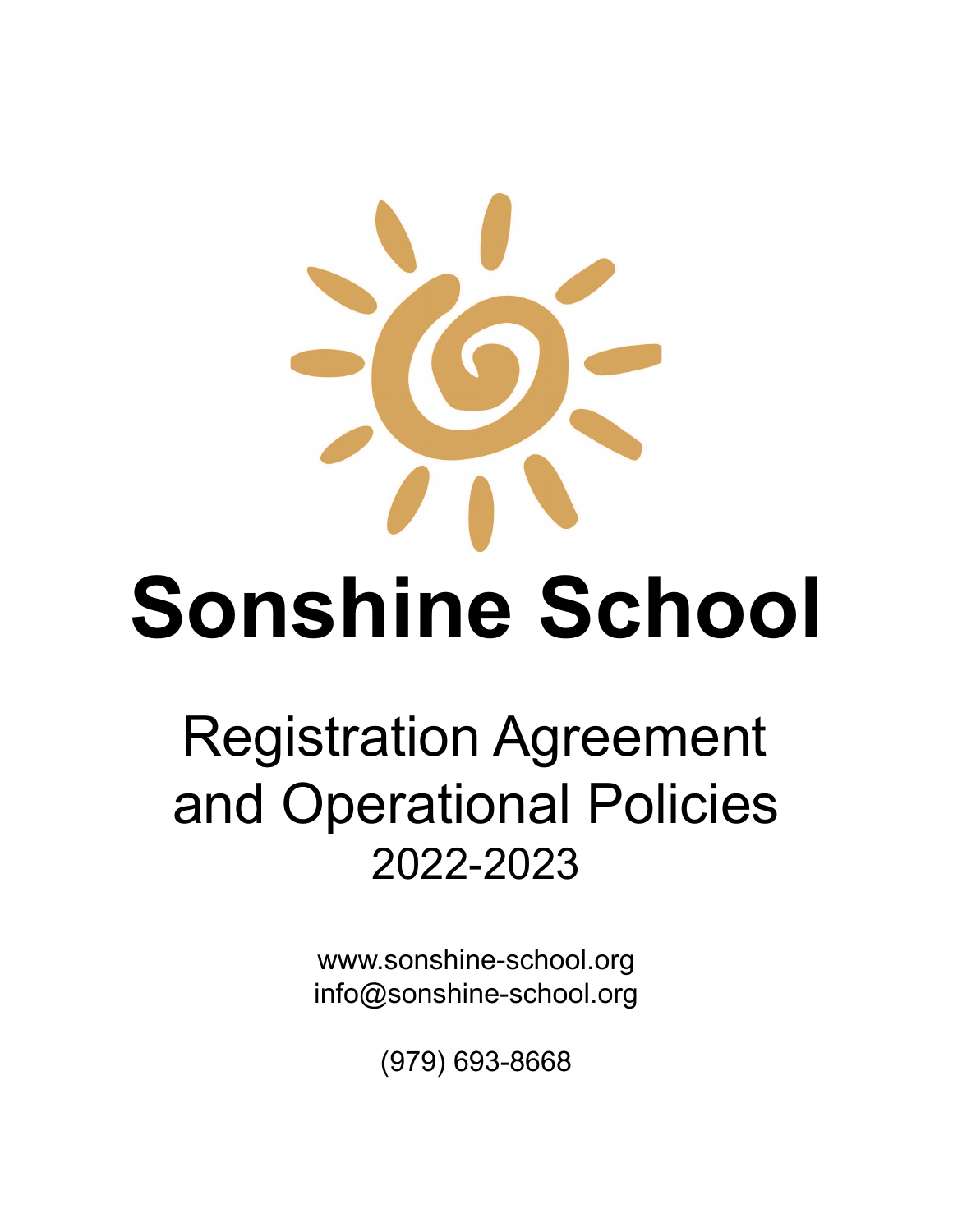This page intentionally left blank.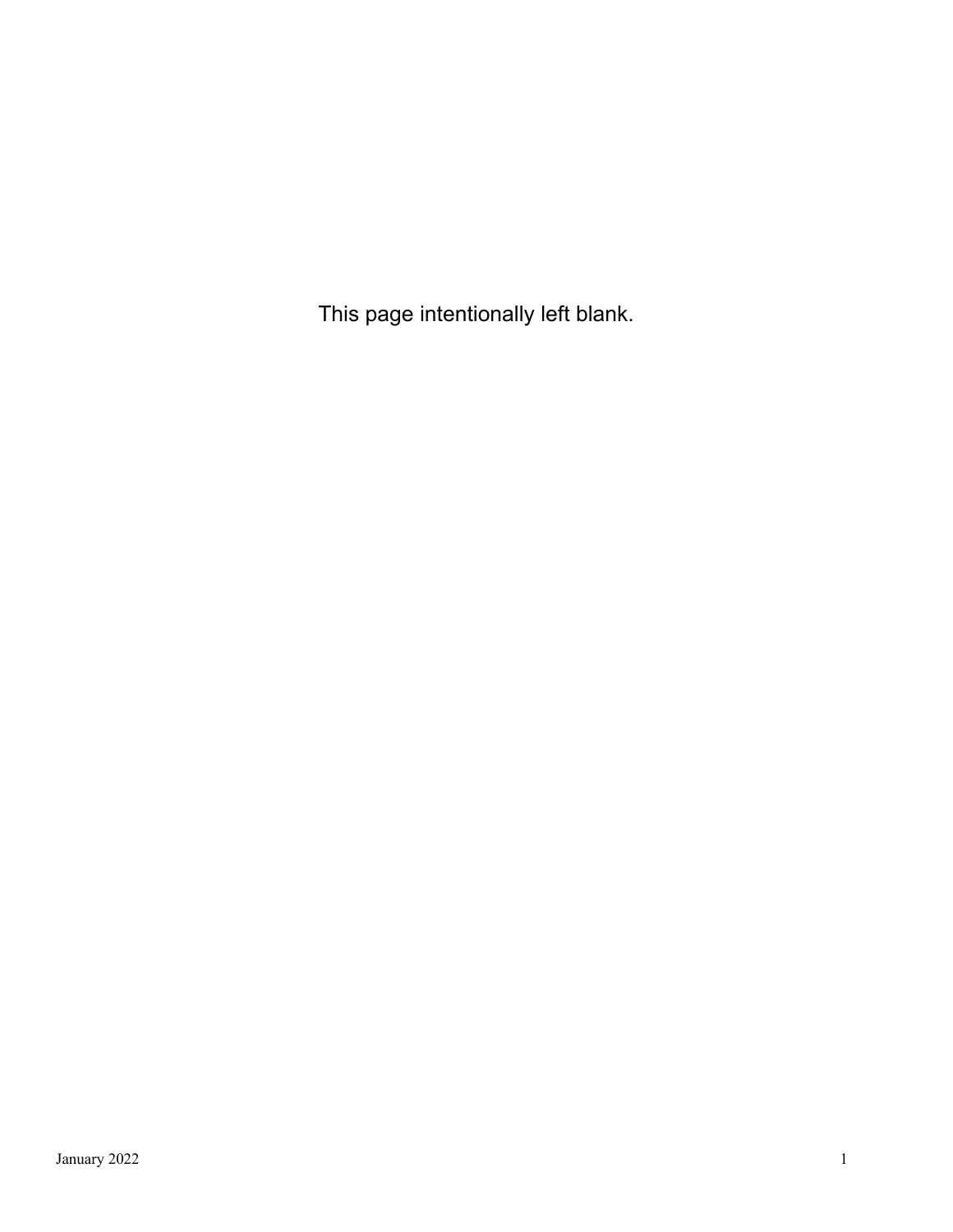# *Welcome to Sonshine School!*

#### **Mission Statement**

To teach the unconditional love of God and exemplify His son, Jesus, to our students and their families. We believe that all children deserve access to the Word of God and the community of Christ regardless of their abilities or limitations. We further aim to provide a workplace that encourages the spiritual growth and development of every staff member.

#### **Philosophy**

Sonshine School's goal is to give children a positive self-image by providing them with a Christ-like surrounding filled with acceptance, love, and respect. We strive to provide an environment in which the children can grow to love Jesus and learn about themselves and their expanding world through exploration, experimentation, and good decision-making.

The School believes in laying a good foundation spiritually, developmentally, physically, and academically, so that children can build upon this foundation for the rest of their lives. The key to Christian education is Jesus Christ, "in whom are hidden all treasures of wisdom and knowledge." Colossians 2:3

## "Train up a child in the way he should go and when he is old he will not depart from it." *Proverbs 22:6*

#### **Government**

Sonshine School Ministry is overseen by a Board of Directors composed of volunteers from the body of A&M Church of Christ. This committee reports to and has been approved by the elders elected by the congregation at the A&M Church of Christ. A school director has been selected to oversee the operation of the program.

#### **Discipline**

Discipline is based on Christian love, individual needs, and development. It will be consistent in positive ways by use of guidance, example, and instruction. Our behavior modification program is designed to help minister to each child and share in the guidance role with parents. **Corporal punishment is not considered an acceptable method of dealing with the behavior of young children.**

#### **Open Door Policy**

You may visit your student during their Sonshine School day at any time. Please check in at the School Office to receive a name tag first. For safety reasons, the only entry point during the day is the A&M Church of Christ's Administrative Office. Please remember to park by this entrance in order not to cause alarm by trying to enter the building through a locked entrance.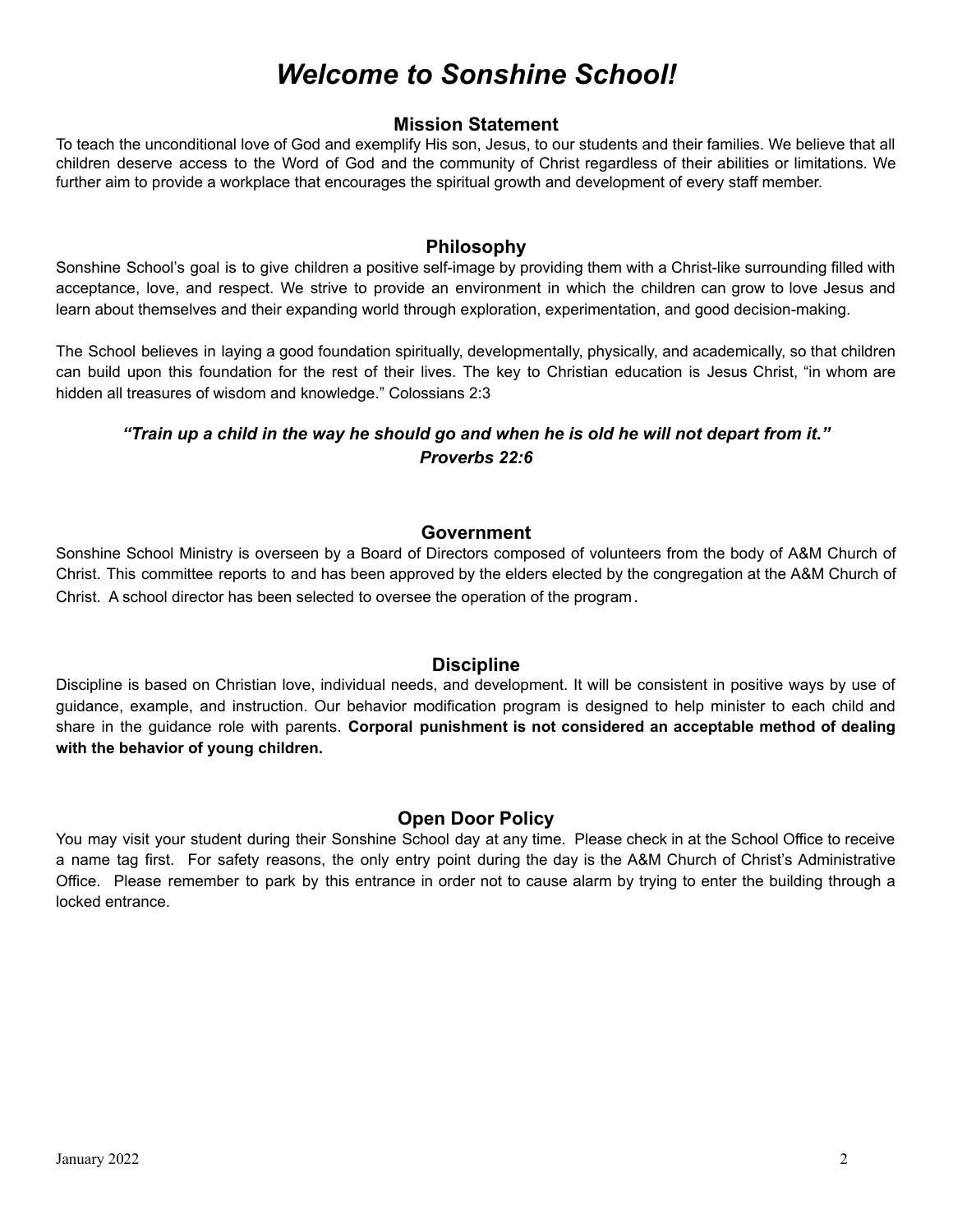# **Discipline and Guidance Policy for Sonshine School**

- ❖ Discipline must be:
	- 1) Individualized and consistent for each child;
	- 2) Appropriate to the child's level of understanding; and
	- 3) Directed toward teaching the child acceptable behavior and self-control.

❖ A caregiver may only use positive methods of discipline and guidance that encourage self-esteem, self-control, and self-direction, which include at least the following:

- 1) Using praise and encouragement of good behavior instead of focusing only upon unacceptable behavior;
- 2) Reminding a child of behavior expectations daily by using clear, positive statements;
- 3) Redirecting behavior using positive statements; and
- 4) Using brief supervised separation or time out from the group, when appropriate for the child's age and development, which is limited to no more than one minute per year of the child's age.
- ❖ There must be no harsh, cruel, or unusual treatment of any child. The following types of discipline and guidance are prohibited:
	- 1) Corporal punishment or threats of corporal punishment;
	- 2) Punishment associated with food, naps, or toilet training;
	- 3) Pinching, shaking, or biting a child;
	- 4) Hitting a child with a hand or instrument;
	- 5) Putting anything in or on a child's mouth;
	- 6) Humiliating, ridiculing, rejecting, or yelling at a child;
	- 7) Subjecting a child to harsh, abusive, or profane language;
	- 8) Placing a child in a locked or dark room, bathroom, or closet with the door closed; and
	- 9) Requiring a child to remain silent or inactive for inappropriately long periods of time for the child's age.

Texas Administrative Code, Title 40, Chapters 746 and 747, Subchapters L, Discipline and Guidance

My signature verifies I have read and received a copy of this discipline and guidance policy.

PARENT COPY

Signature Date

**□ parent** □ employee/caregiver□ household member of child-care home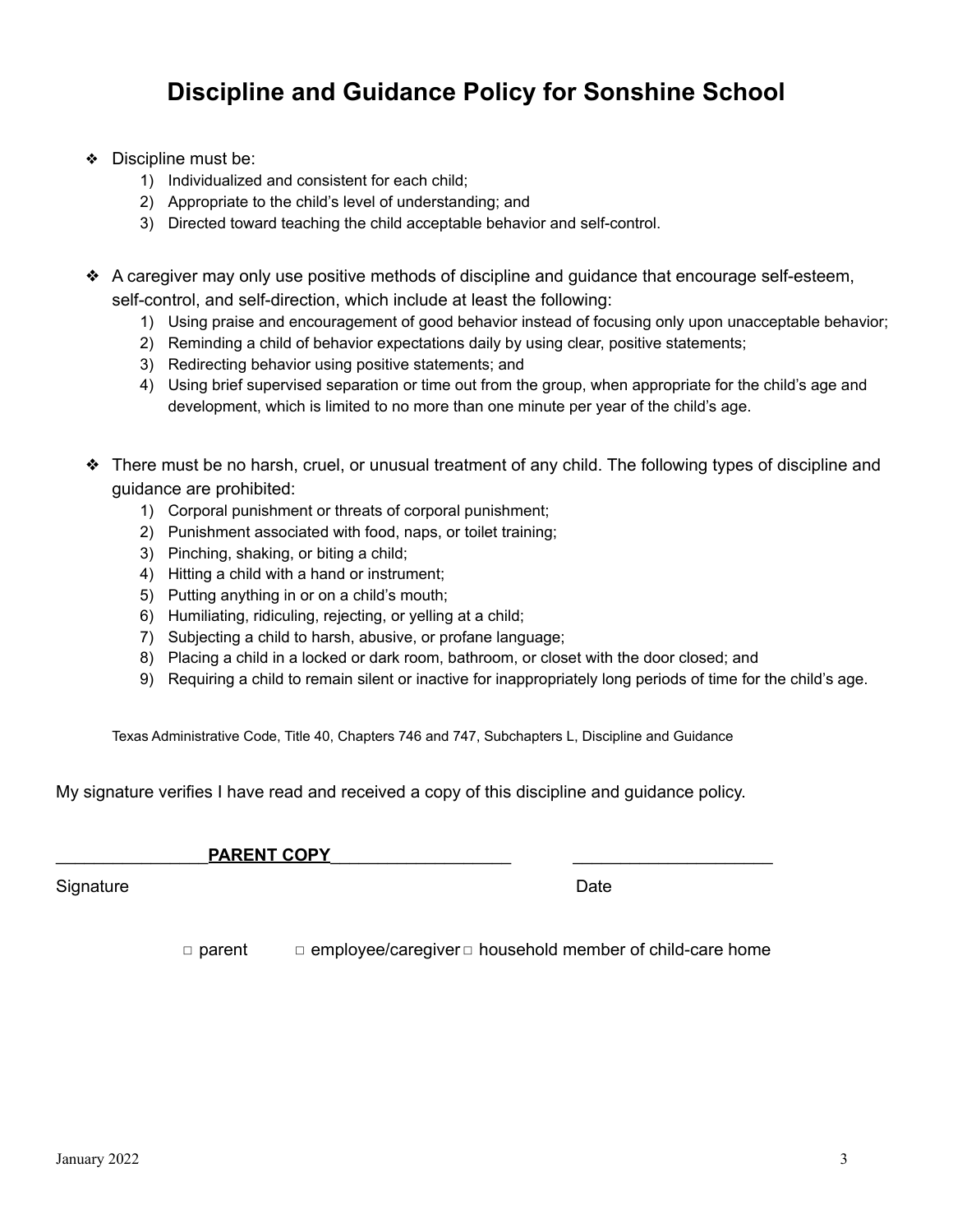## *God's love and His words are interwoven with all of our activities.*

## **A Typical Day at Preschool & Pre-K**

#### *9:00am—1:30pm*

- The students experience our center-based classrooms, including blocks, creative expression, music, literature, manipulatives, dramatic play, and STEAM (science, technology, engineering, art, & math) based on monthly themes, and a snack time enriched with cognitive concepts. The monthly thematic structure is provided through the Mother Goose Time curriculum. Play and the freedom to explore and make decisions are very important in the process of learning.
- Students are encouraged to explore each area of the classroom and through this exploration, encounter vast opportunities to experience decision-making, social, and emotional growth and develop their cognitive skills.
- Students have circle time, which may include prayer, sharing, calendar, stories, singing, number recognition and counting, letter recognition and phonics, writing, and other cognitive concepts.
- Students have Bible Enrichment daily, which consists of Wiggle & Worship time as well as a Bible enrichment time that may include songs, scripture, prayer, stories, and crafts.
- Students have a teacher-directed outside enrichment period which includes large motor activities and creative expression.
- Students will have many art experiences: *process, not product is the emphasis.*

## **A Typical Day in Our Infant & Toddler Program**

#### *9:00am—1:30pm*

- Our toddlers are challenged with an age-appropriate environment, and our infant room is based on the development of the student. The classroom is set up as a learning environment with a rotation of teaching manipulatives incorporated. The monthly thematic structure is provided through the Mother Goose Time curriculum.
- Students have Bible Enrichment daily, which consists of Wiggle & Worship time as well as a Bible enrichment time that includes songs, scripture, prayer, stories, and crafts.
- Colors, shapes, numbers, and literacy are the foundation of their curriculum.
- Play and the freedom to explore and make decisions under the close supervision and quidance of their loving teacher are very important in the process of learning.
- Students have a teacher-directed outside enrichment period which includes large motor activities and creative expression.
- Students will have many creative expression experiences: *process, not product is the emphasis.*

## *Deuteronomy 6:5-7*

*Love the Lord with all your heart and with all your soul and with all your strength. These commandments I give you today to be upon your hearts. Impress them on your children. Talk about them when you sit at home and when you walk along the road, when you lie down and when you get up.*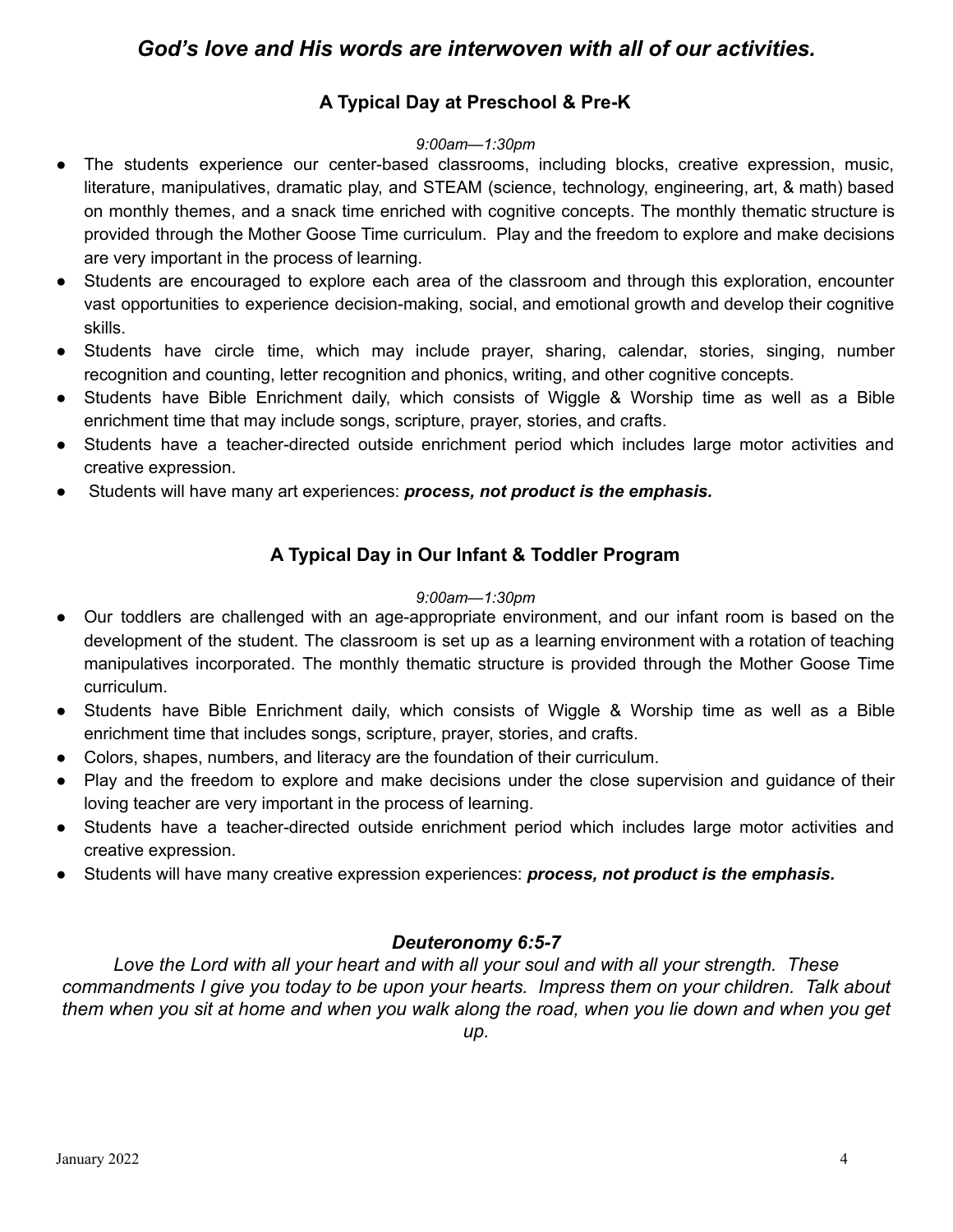## **What to Bring Daily to Sonshine School ALL ITEMS MUST BE MARKED WITH CHILD'S FIRST NAME AND LAST NAME**

#### **12 months - 17 months:**

- 4 diapers or **velcro side release** pull-ups clearly marked with your student's first and last name. If your student uses cloth diapers, a wet bag for soiled diapers must be provided.
- School Tote Bag with the student's lunch, cup, and any other necessary items.
- If your student uses pacifiers please send AT LEAST 2 and BE SURE they are clearly labeled with your student's first and last name.
- Send all formula, breast milk, jar, and/or transition food that your student would possibly need throughout his/her Sonshine School day. Be sure to have everything pre-measured and with all necessary utensils, bibs, and burp rags in order to allow ease in preparation.
- If your student has a sippy cup, **it must also be spill-proof.** Please label it clearly with your student's first and last name. Please no sugary drinks such as kool-aid, soda, or sweet tea.
- If your student has table foods at lunch, make sure they are cut up small enough to avoid choking.

#### **18 months - 35 months:**

- 3 diapers or **velcro side release** pull-ups clearly marked with your student's first and last name. If your student uses cloth diapers, a wet bag for soiled diapers must be provided.
- School Tote Bag with the student's lunch, cup, and any other necessary items.
- If your student uses pacifiers please send AT LEAST 2 and BE SURE they are clearly labeled with your student's first and last name.
- 2 **spill-proof** sippy cups clearly labeled with your student's first and last name and filled with liquids that do not require refrigeration. If your student runs out of the drink provided, we will rinse out his or her sippy cup and refill it with tap water. Please no sugary drinks such as kool-aid, soda, or sweet tea.
- PLEASE send a lunch that includes bite-size portions that will promote self-help in order to allow your child to have a ready-to-eat lunch. Finger foods are recommended. For students who have not yet mastered the use of utensils (spoon and fork), foods that require adult assistance (such as soups, applesauce, yogurt, pudding) are not allowed. Go-Gurts or other tube yogurts are not allowed.
- In order to avoid choking, for students under the age of 4 we require that grapes, cherry tomatoes, olives, and any other small round food be halved or quartered; hot dogs must be halved lengthwise. Popcorn, nuts/seeds, and hard/sticky candy are not allowed for students under the age of 4.

#### **3 to 5-year-olds:**

- A healthy nutritious lunch that promotes independence and self-help.
- In order to avoid choking, for students under the age of 4 we require that grapes, cherry tomatoes, olives, and any other small round food be halved or quartered; hot dogs must be halved lengthwise. Popcorn, nuts/seeds, and hard/sticky candy are not allowed for students under the age of 4.
- 1 **sport or straw-top spill-resistant cup** labeled with your student's first and last name and filled with liquid that does not require refrigeration. Please no sugary drinks such as kool-aid, soda, or sweet tea.
- School Tote Bag with the student's lunch, cup, and any other necessary items.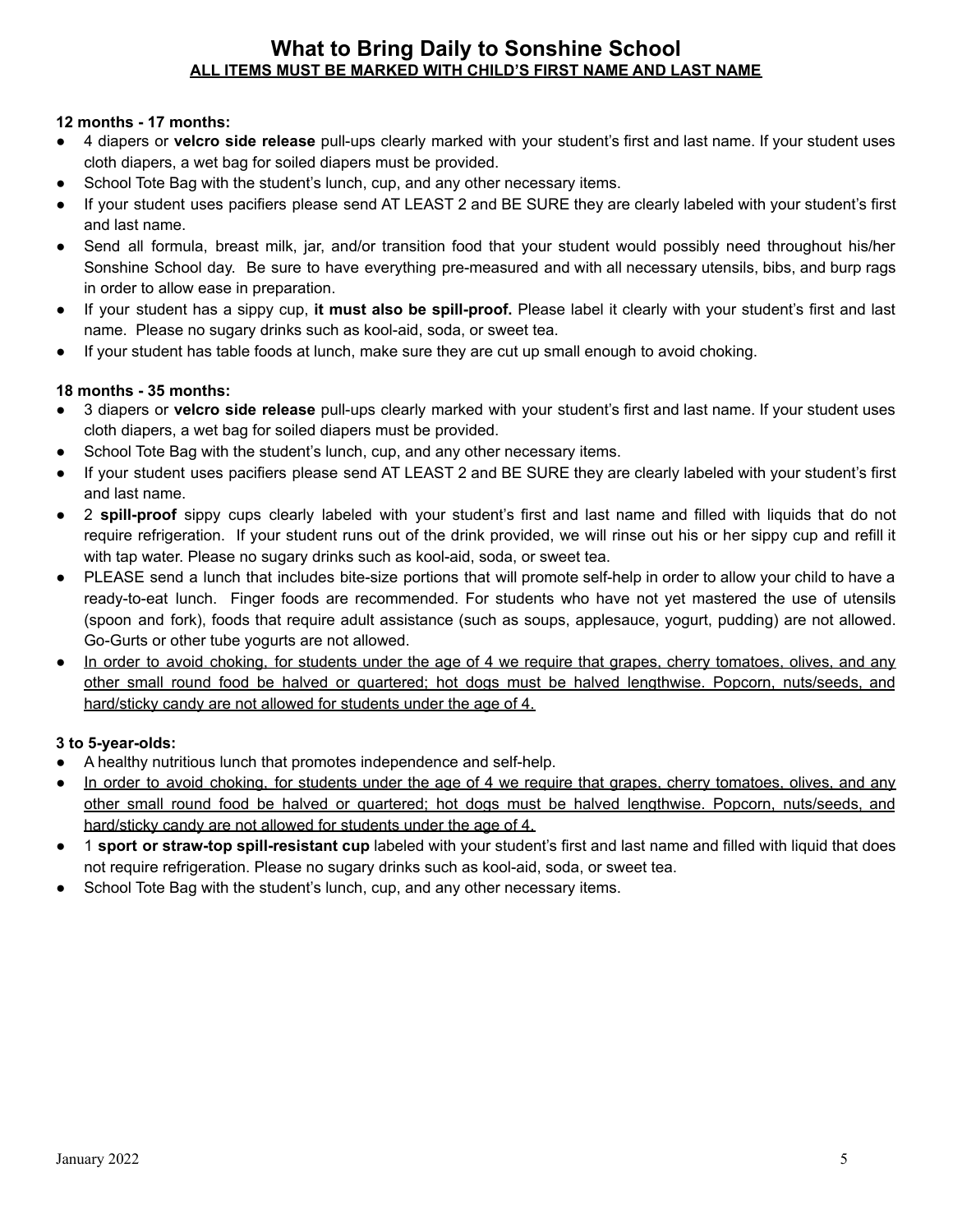# **Sonshine School Operational Policies**

#### **Abuse or Neglect**

To report abuse or neglect please call 1-800-252-5400 or visit [www.txabusehotline.org](http://www.txabusehotline.org). A&M Church of Christ requires each staff member to receive 2 hours of child abuse training through the Youth and Child Protection Ministry. Additionally, the state of Texas requires each staff member to have another 2 hours of training in Preventing and Responding to Abuse and Neglect in Children. This training includes methods for increasing employee and parent awareness of issues regarding child abuse and neglect, including warning signs that a child may be a victim of abuse and neglect. The training also provides strategies for coordination between the center and appropriate community organizations and actions that the parent of a child who is a victim of abuse or neglect should take to obtain assistance and intervention.

#### **Alerts and Changes**

If there is a health or safety alert, we will send a note home with your student, send an email, or give you a call.

If there is an amendment to any of our school policies, we will also send you a note and a copy of the changes and request a signature upon your receipt of the aforementioned notification of change(s).

#### **Animals on Campus**

Other than formally trained service animals, Sonshine School does not allow animals on campus at any time during operation.

#### **Attendance & School Closings**

No credits or discounts will be issued for absence due to illness, in-service days, inclement weather, or school closings of up to eight (8) consecutive school days for the safety of students, or regularly scheduled holidays. (School closings exceeding 8 consecutive school days will result in a shift to Sonshine School at home.) Your student may only attend Sonshine School on the days for which you have enrolled your student. If your student is unable to attend on his/her enrolled days, no other days can be substituted for the days your student missed. A&M Church of Christ is currently a Red Cross Shelter. In the event of a natural disaster, evacuees may be housed in our facility; therefore, Sonshine School may be temporarily closed in order to ensure the safety of our students.

In the event Sonshine School is required to close for more than 8 consecutive school days, we will transition to Sonshine School At Home. Parents will be responsible for 50% of their student's monthly tuition amount for all days the school is operating Sonshine School At Home. Sonshine School at Home will include curriculum packages provided to parents for at-home use as well as weekly online resources and opportunities for interaction with classroom teachers.

#### **Birthdays**

Your student's birthday is important to us. Feel free to send a special treat or snack to celebrate his or her special day. This treat will be shared with your student's classmates at the end of lunch. Though we do not have time in our daily schedule to have a party for each child, we are happy to incorporate this small treat into the daily lunch portion of their day. If your student's birthday falls on a day that is not a school day, please make arrangements with your student's teacher to establish an agreeable date for celebrating his/her birthday at school. Please refrain from handing out party invitations at school unless **each** student enrolled in the class is to receive one. You may obtain a class roster from the school office if you would like.

#### **Clothing**

Students are encouraged to wear play clothes and closed-toed tennis shoes. Shoes with wheels are prohibited. All young ladies are required to wear shorts or leggings (or something similar) under their dresses/skirts in order to maintain their modesty while involved in active play and sitting on the floor. Daily schedules include active and messy learning; therefore, please dress your student appropriately for messy and active play. Sonshine School is not responsible for accessories that may be lost or broken during our school day such as hair bows, jewelry, etc.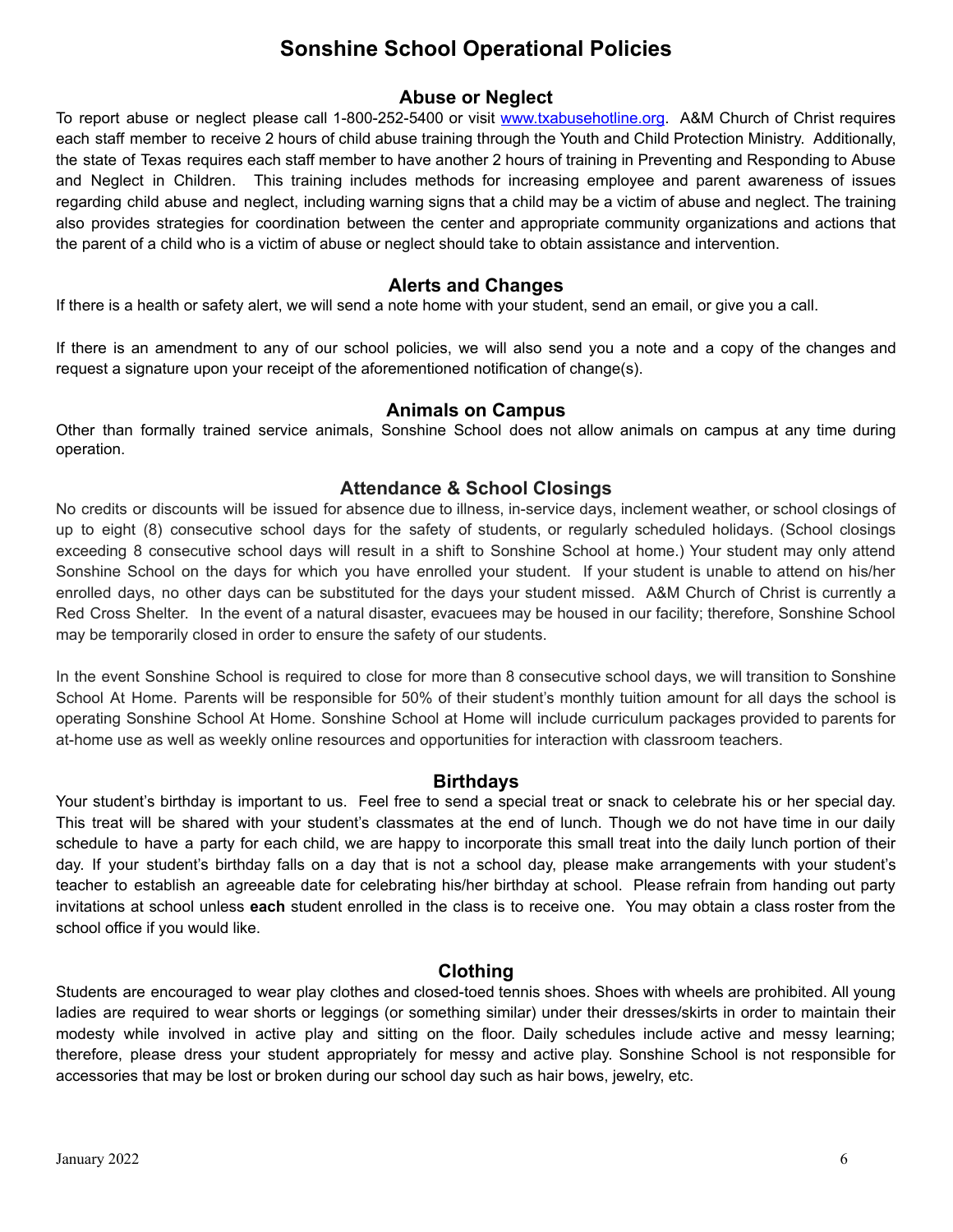At the beginning of each semester, you will be asked to send several complete changes of clothes for your child. These clothes will be kept here at school for the semester. In the event we use the extra clothes, we ask that you send back a replacement the next day that your child attends. At the end of each semester, all clothing will be sent home.

- Students age 12-17 months, send 4 changes of clothing
- Students age 18-36 months, send 3 changes of clothing
- Students age 3+ years, send 2 sets of clothing

#### **Communication**

If, at any time, you have a concern, comment, complaint, or question, do not hesitate to contact the School. You may schedule a meeting with the Director, send an email/write a letter, or call. The student's best interest is at the heart of everything we do. Please allow us to help resolve any matter which may cause you concern or grief.

#### **Curriculum**

Sonshine School utilizes the Mother Goose Time curriculum. Mother Goose Time is a comprehensive curriculum that aligns with State standards and Head Start indicators. This curriculum provides opportunities for social, emotional, and cognitive growth that is tailored to the students' age and development. Visit [www.mothergoosetime.com](http://www.mothergoosetime.com) for more information.

#### **Emergency & Disaster Preparedness Plan**

A full Emergency & Disaster Preparedness Plan is available in the school office. The plan includes Fire evacuation information, a Severe Weather Response Plan with specified designated interior space where children will seek shelter, alternate evacuation location in the event we must evacuate school property, information regarding lockdown procedures, and frequency of all emergency & disaster drills.

#### **Enrollment Changes**

Changes in enrollment must be made by submitting a completed "Change of Enrollment Form" located in the school office. There is a \$25 fee to change your child's enrollment after July 31<sup>st</sup>. This includes increases/decreases in days of attendance as well as increases/decreases in extended care programming. Neither the Supply & Curriculum Fees nor Extended Care Fees are prorated when adding or reducing days of attendance. Please see page 22 for more information.

It is our standard practice to suspend all enrollment increases between Parent Orientation and the end of September. Any requests for enrollment increases submitted during that time will be processed the last week of September. Families will be notified at that time if their request for increased enrollment has been approved.

#### **Expulsion and Suspension of Students**

Sonshine School strives to work with our families to prevent the need to expel or suspend a student. Unfortunately, there are times that such measures may need to be taken. Below is a list of situations that may result in the suspension of a student as outlined in our Enrollment Agreement:

- 3 biting incidents in a 30 day period.
- As part of a behavior modification plan to address repetitive aggressive behavior.
- Late payment of monthly tuition.
- Inadequate documentation of state-required immunizations and health information.

Expulsion is extremely rare and would only result for the following reasons:

- Refusal by the family to follow the school Enrollment Agreement.
- Refusal by the family to work with the school to develop a behavior modification plan when the student is exhibiting repetitive aggressive behavior at school.

#### **Food**

A snack will be offered to each student daily. A snack menu is posted on the Parent Board in the Sonshine School Office. Specific snack times can be found on individual class schedules posted inside the classroom.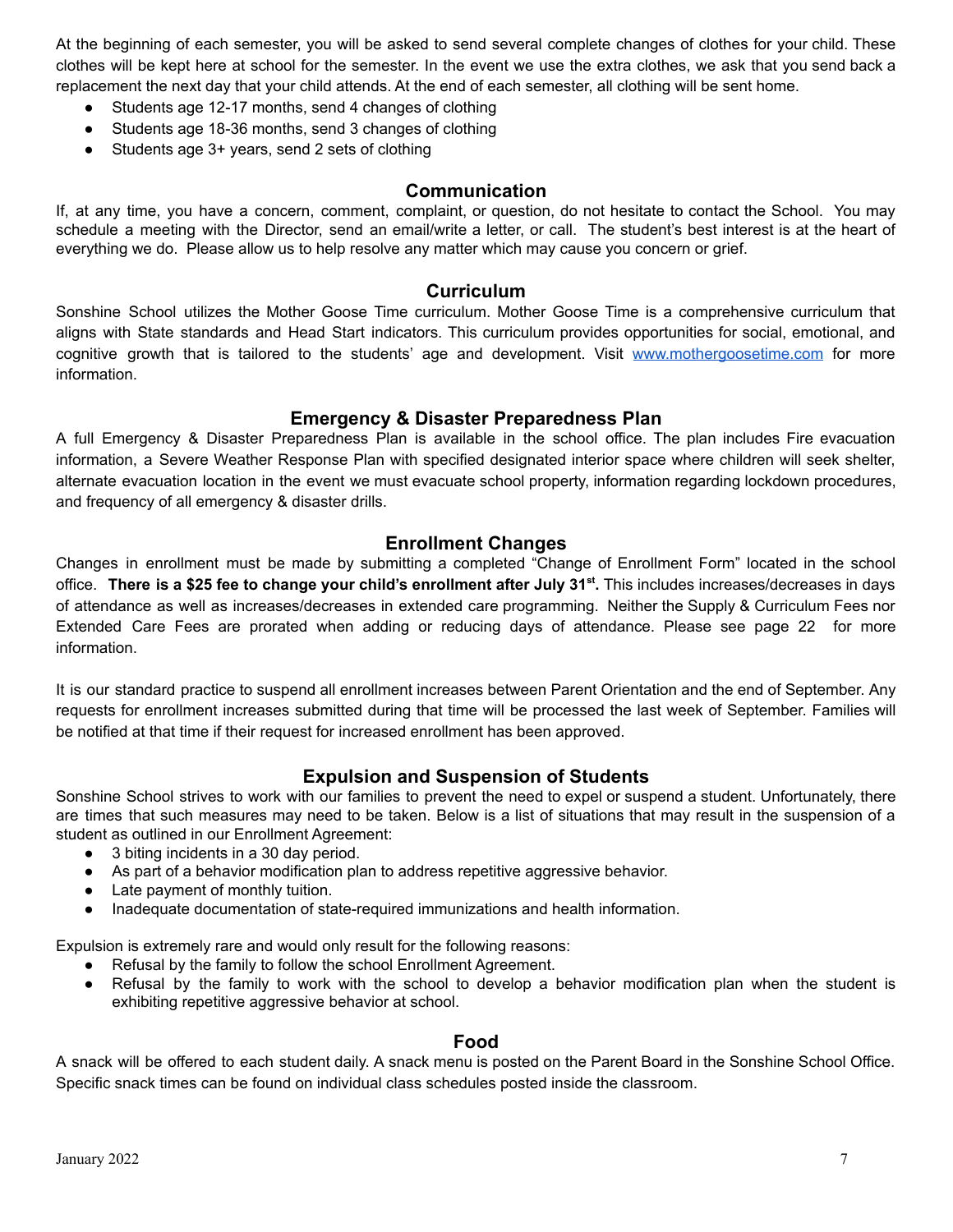Parents/guardians are required to provide lunch each day. Each student is encouraged to bring a healthy lunch. Do not send sugary drinks such as soda, kool-aid, or sweet tea. In order to avoid choking, for students under the age of 4 we require that grapes, cherry tomatoes, olives, and any other small round food be halved or quartered, hot dogs must be halved lengthwise. Popcorn, nuts/seeds, and hard/sticky candy are not allowed for students under the age of 4. Please refer to the lunch requirements of each age group on page 5 of this packet for age-specific information. Chewing gum is not allowed. Please do NOT send any glass containers. If your student's lunch requires utensils, please include these. **Please note that classrooms have no way to heat, refrigerate, or cut up food.**

#### **Food Allergies**

All students with medically documented food allergies must have an Emergency Action Plan signed by a physician on file in the school office. All staff members are made aware of food allergies on campus, and postings regarding food allergies are placed in the classroom and in the school office.

#### **Gang Free Zone**

Sonshine School is required under the Texas Penal Code to inform you that any area within 1,000 feet of our school, or any other child-care center, is a Gang Free Zone, where criminal offenses related to organized criminal activity are subject to harsher penalties.

#### **Health of Your Child**

Your student MUST be free of any signs of respiratory or gastrointestinal illness as listed on the Daily Health Screening Commitment for *at least* 24 hours without the use of fever-reducing medications, in order to come to school. Every student must have a signed Daily Health Screening Commitment on file. This form can be found on page 19 of this packet.

You will be notified if your student should become ill at school. The student will be removed from the other children and will remain separated until you arrive. If you will not be reachable, please make sure we have on file the name and phone number of someone who can come and pick up your student.

Please notify the school via email, phone, or by some other means if your student is out and/or sick.

Whenever your student visits the doctor for either an illness or a well-check, **we require that you provide us with a note.** If your student was seen as an ill patient, then the note from your student's physician should state when your student may return to school. If your student is seen for a well-check, please provide us with an updated immunization record (if applicable), and/or proof of good health and notice that your student may participate in an early education center.

If your student has a chronic condition that may otherwise look like sickness or illness in which he or she would be subject to exclusion, please contact the Director.

#### **Immunizations/Vision and Hearing Screening**

All student records must remain in compliance with State of Texas requirements regarding student health and wellness. In the instance that you receive notification from the school that your student is not current on a specific immunization or other health requirements, you will need to provide proof in writing from your student's physician that your student has an appointment to receive those updates. To remain enrolled, your student must complete the subsequent doses in each vaccine series on schedule as rapidly as is medically feasible and provide acceptable evidence of vaccination to the school. For more information, please feel free to consult your student's physician or [www.dshs.texas.gov/immunize](http://www.dshs.texas.gov/immunize)

Proof of Hearing and Vision screenings are **required** for students who are four years old or older by September 1st. More information concerning this requirement can be found at: [www.dshs.texas.gov/vhs](http://www.dshs.texas.gov/vhs)

Current immunization records are required to be on file for every enrolled student. A **\$25 charge** will be added to your account if immunizations records have not been received by the end of business on July 15th. Applications received **after** July 15th must be complete (i.e. must include immunization records, Statement of Health from your student's doctor, and all other forms completed), otherwise, they will not be accepted.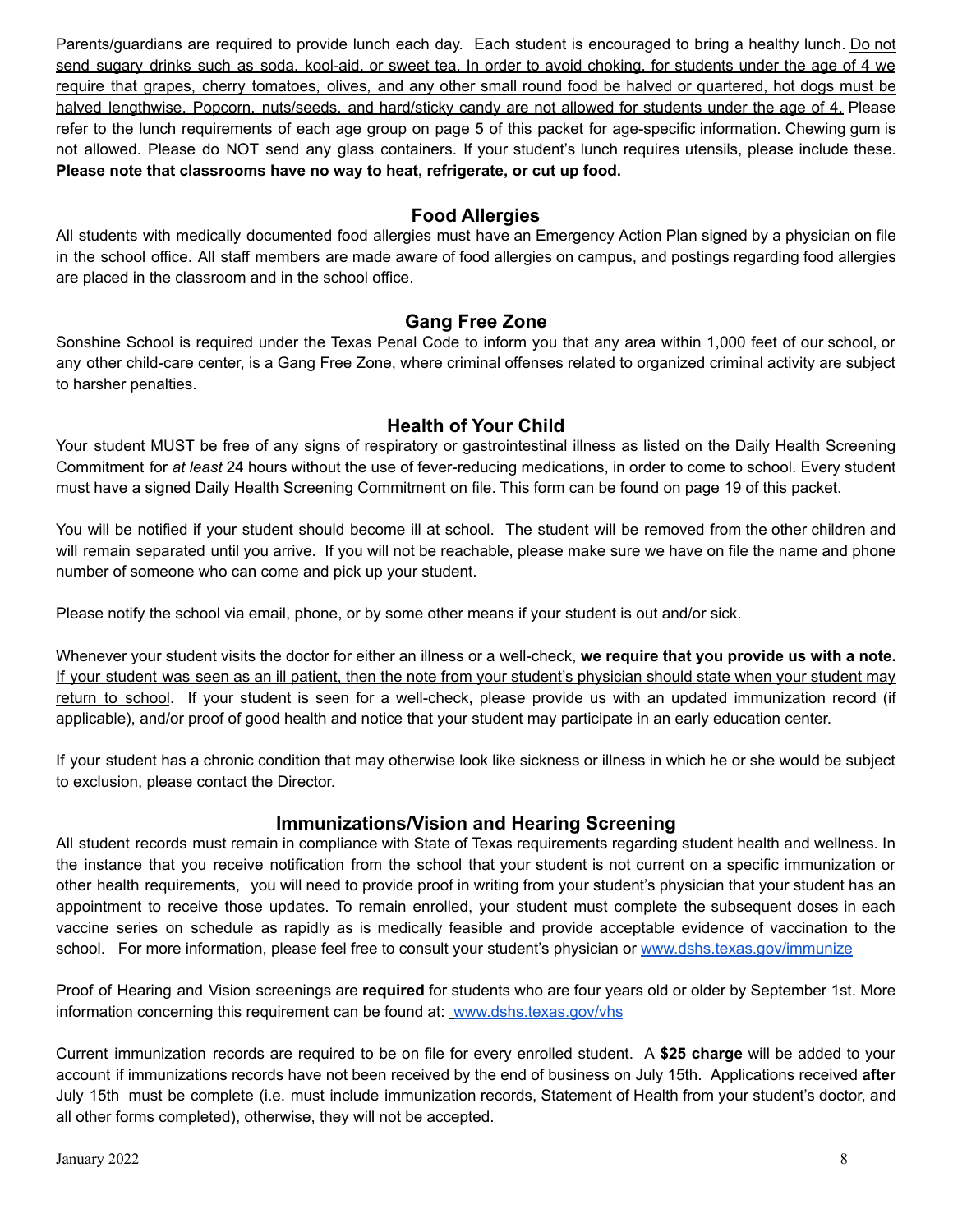Sonshine School encourages all staff members to maintain current vaccinations including, but not limited to HepA (Hepatitis), Pertussis (Whooping Cough), and Influenza (Flu). More information on recommended adult vaccinations can be found at [www.cdc.gov/vaccines](http://www.cdc.gov/vaccines)

#### **Inclement Weather**

Sonshine School will follow the College Station ISD (CSISD) changes to their school calendar due to inclement weather. If CSISD delays the start of school, has an early release or is closed due to inclement weather, Sonshine School will generally follow these changes. These changes will be delivered to you in the form of email, posted notices, and/or phone calls.

#### **Insect Repellent**

Due to the short time students are outside, Sonshine School does not routinely apply insect repellent to students. If there is a medical need for a student to have insect repellent applied during the school day, a letter from a doctor documenting the need will be required, and the insect repellent will be treated like an over-the-counter medication.

#### **Medical Emergencies**

In the event of a medical emergency for a student or staff member, Sonshine School will first call 911, and then notify the parents and/or the emergency contact listed in the student or staff member's file of the situation.

#### **Medication**

Sonshine School will administer prescribed medications only if the medication MUST be administered during the hours of operation of Sonshine School. Prescribed antibiotics will only be administered as long as it has been **at least 24 hours after** the first dose was given.

Acceptable medications will be administered only upon the written request of the parent or guardian of the student or from the student's physician. Forms are available in the office and a new form MUST be completed, signed, and dated for each prescription. Medications must be in the original container with the prescription label intact and left with a *designated office administrator.*

*We will NOT administer over-the-counter medications without Doctor's orders.*

#### **Nursing Mothers**

Nursing Mothers are encouraged to be a part of their student's life and are welcomed any time that they would like to be on campus to nurse. A mother can nurse her baby as often as needed or desired at Sonshine School. The mother will be provided her own space in a mother's room located next to the church nursery with several rockers/gliders in a relaxing and calming atmosphere. We also are able to properly store and prepare breast milk for use in her baby's bottle, cereal, etc.

#### **One Day Fun Days**

Each month our classes will have a variety of One Day Fun Days that encourage student participation through dress-up, show and tell, and special parent-provided snacks. Every month will include a color-themed day, a shape-themed day, and a curriculum-themed day.

In addition to the monthly One Day Fun Days, classes will have 3 seasonal fun days each year: FALL, CHRISTMAS, and VALENTINES. These seasonal fun days depart from the standard monthly curriculum and include special themed activities throughout the day.

The Fall Fun Day in October is a day that students are allowed to wear costumes to school. We ask that your student not bring/wear anything that relates to violence, destruction, or witchcraft. If you have any questions concerning this policy, please feel free to contact the Director.

#### **Parent & Family Involvement**

There are many opportunities for parent and family involvement throughout the school year. Parents are welcomed and encouraged to come have lunch in their student's classroom to celebrate their birthday and when he/she is Star Student. Sonshine School is committed to providing many opportunities for you to actively support our program and connect with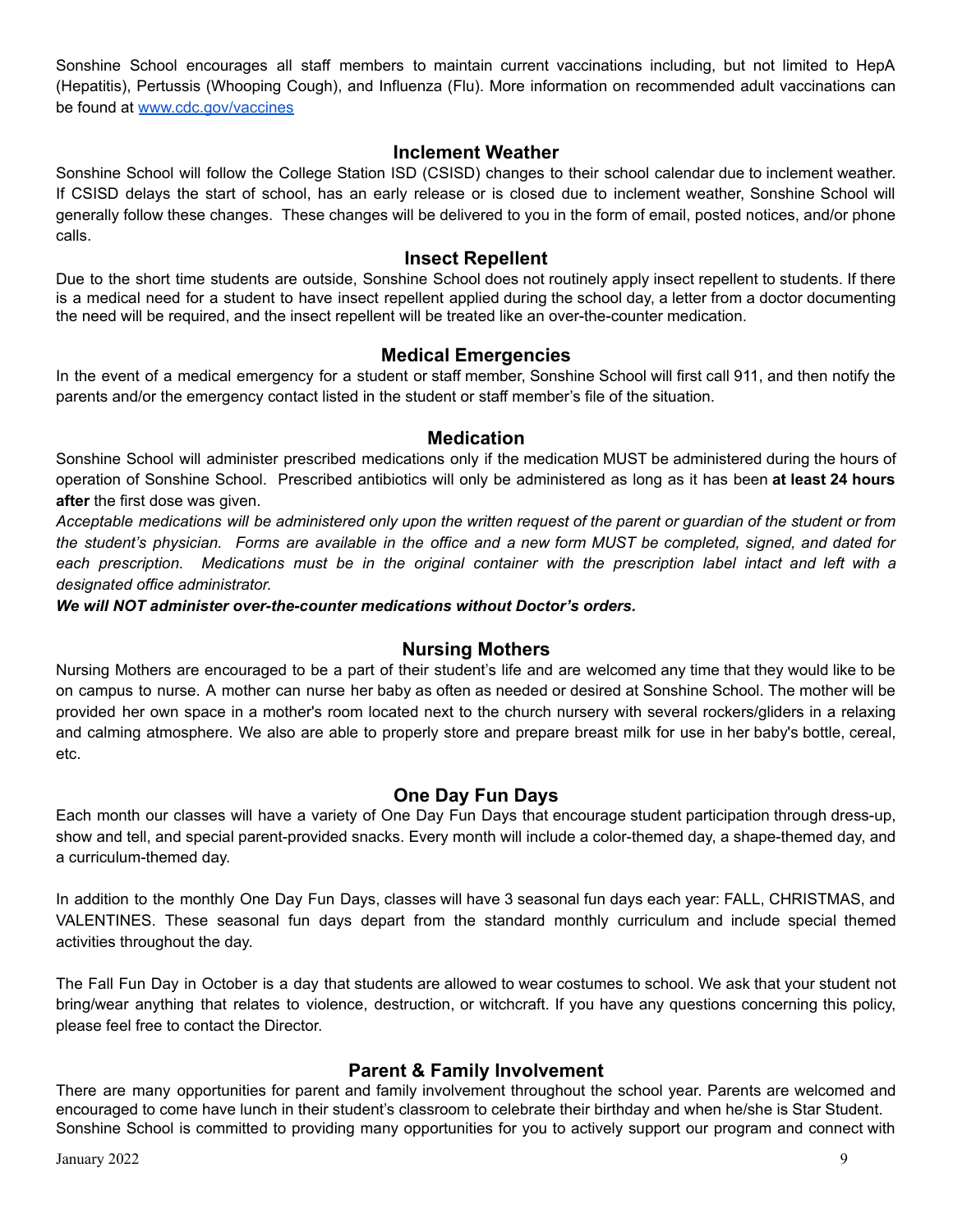one another. From special snacks to teacher appreciation, attending social events for parents and families; as well as many opportunities to participate in fundraising efforts, there is sure to be an area where you can connect. Please complete a Family Involvement Information form (page 28) to get connected.

#### **Pest Control**

A&M Church of Christ has regular quarterly Pest Control treatments in which pesticides are applied inside and outside the building. A notification will be posted in the Sonshine School Office within 48 hours of treatment. Any further information may be obtained from the Director.

#### **Registration**

There is a \$100 **nonrefundable** application fee for new students. Returning students have a \$75 **nonrefundable** application fee. We will not accept a student's registration application without this fee. This fee is due once a year at the time you submit your student's application and may be paid by cash, check, or through ProCare. **Your student's registration will not be processed until the registration fee has been received.** All application fees will be immediately deposited and the Registrar will contact you within 15 business days to inform you of your child's enrollment status (if he/she has been placed in a class or on the waiting list). The classrooms are filled on a first-come, first-served basis. *Each class is subject to a minimum enrollment to make*. Registration begins February 1st for students currently enrolled in Sonshine School, their siblings, and any students on the current year's waiting list, February 15th for members of the A&M Church of Christ, and March 1st for the public.

It is our school practice to suspend new student enrollment and enrollment increases from the day of Parent Orientation until the end of September. This allows our teachers and students to get to know one another and settle into the routines of school without disruption. Any new student enrollments and enrollment increases received in this timeframe will be reviewed the last week of September to allow for changes to take effect in October.

#### **Registration must be submitted to:**

Sonshine School A & M Church of Christ 2475 Earl Rudder Freeway S. College Station, TX 77845 (979) 693-8668 Questions regarding registration: [registrar@sonshine-school.org](mailto:registrar@sonshine-school.org)

#### **Rest Time (Afternoon Extended Care)**

**All students enrolled in Afternoon Extended Care** must provide a nap mat. Sonshine School requires a tri-fold waterproof nap mat. The school strongly recommends the two-toned nap mat by KinderMat. Sonshine School will clean, disinfect, sanitize, and store the nap mat for the duration of the school year. Failure to provide a nap mat will result in a phone call from the school requiring pickup of the student from Extended Care.

If your child's nap mat is damaged or worn in such a way that it is no longer waterproof (torn so the foam is exposed) you will be required to replace the mat.

## **Safety Procedure for Arrival and Dismissal**

#### *Arrival Procedures*

## **Morning Extended Care Opens at 8:30 am**

If your student is in morning extended care you will use the entrance next to the Church Office. (First Parking Lot) Proceed to the Sonshine School office to be Health Screened and signed in.

#### **If you are dropping off after 8:50 am you must follow the Regular School Day Arrival Procedure.**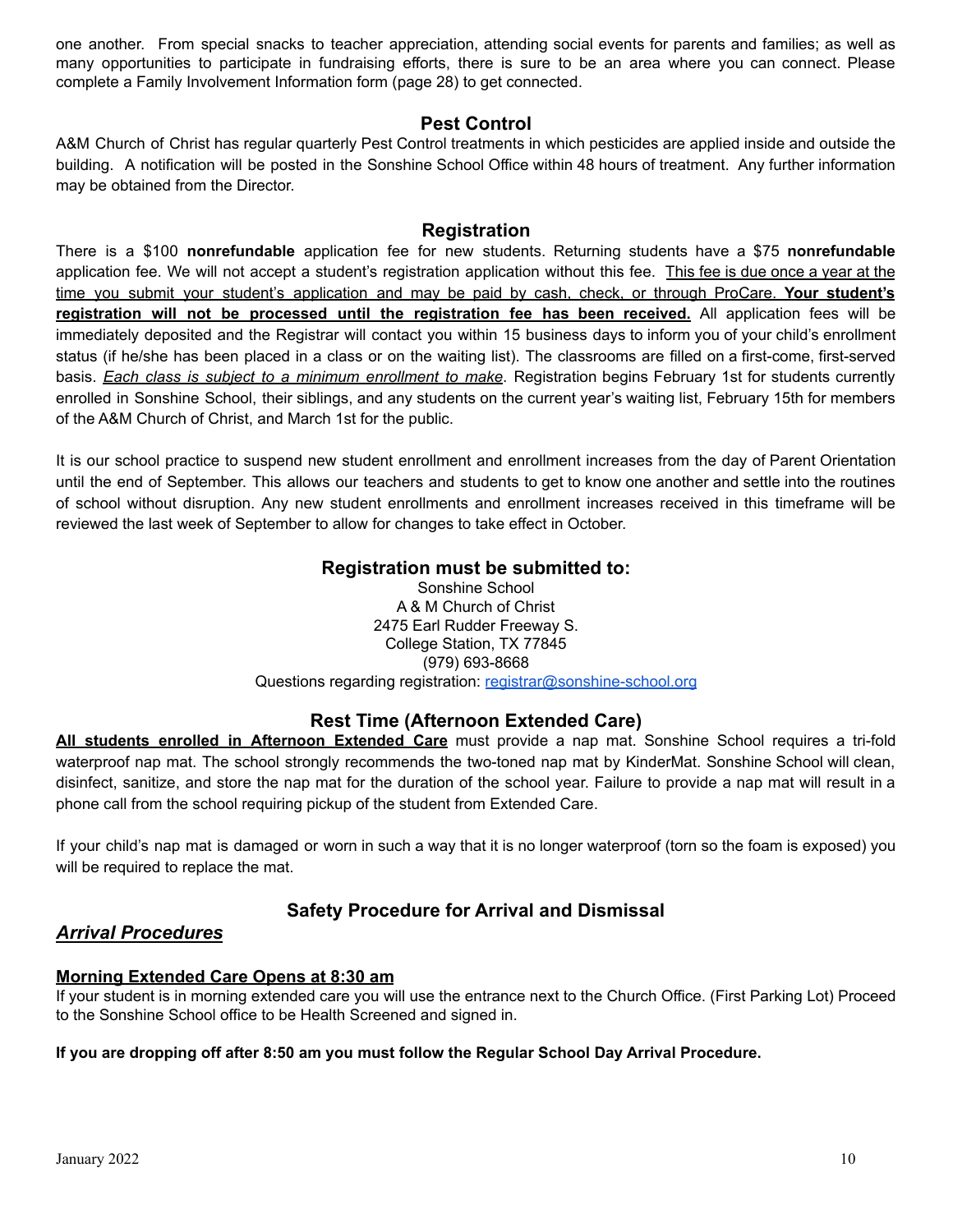#### **Regular School Day: Doors Open at 8:55 am**

- Arrival will take place in the great hall near the covered drive
- All parents must park to drop off students
- Parents/Caregivers and Students will be Health Screened at the check-in kiosk before entry
- Once you have been screened and signed in you must take your student to use the restroom and wash hands
- You will then drop off your student and belongings by the gym entrance with Sonshine School staff
- Parents will not be permitted in the gym or on the children's hall during arrival/drop-off
- Please exit the building promptly after dropping off your student
- If you arrive after 9:15 am please use the door by Church Administrative offices and proceed to the *Sonshine School office to be screened*

#### *Dismissal Procedures*

You are **required** to pick up your student NO LATER than 1:30 pm at the designated area (or NO LATER than 2:30 pm if your student is enrolled in Extended Afternoon). **Late fees will be assessed per the policy in the Enrollment Agreement on page 24.**

Students will NOT be permitted to leave the school with any person who is NOT listed on that student's admission form, even IF we know this person. Please make sure to keep the list of approved people for picking up your student updated. Each person picking up your student is subject to having his or her state driver's license checked. If someone comes to pick up your student that we do not know and they DO NOT have a picture ID, we will be unable to release your student to them EVEN IF they are on your approved list. Please contact the **Director with any questions.**

#### **Regular School Day: Doors Open at 1:20 pm**

- Dismissal will take place in the great hall near the covered drive
- All parents must park to pick up students
- Sign your student out with a staff member at the kiosk and your student and their belongings will be brought to you
- Please exit the building promptly after picking up your student
- If you arrive after 1:35 pm please use the door by the Church Administrative offices and proceed to the *Sonshine School office to sign out your student*

#### **Afternoon Extended Care Closes at 2:30 pm**

If your student is in afternoon extended care you will use the entrance next to the Church Office. (First Parking Lot) Proceed to the Sonshine School office to sign out your student.

#### **School Hours**

Sonshine School is a part-time nine-month school year program: September - May Monday, Tuesday, Wednesday, and Thursday 9:00 am - 1:30 pm Extended Time (optional): 8:30 am - 9:00 am, 1:30 pm - 2:30 pm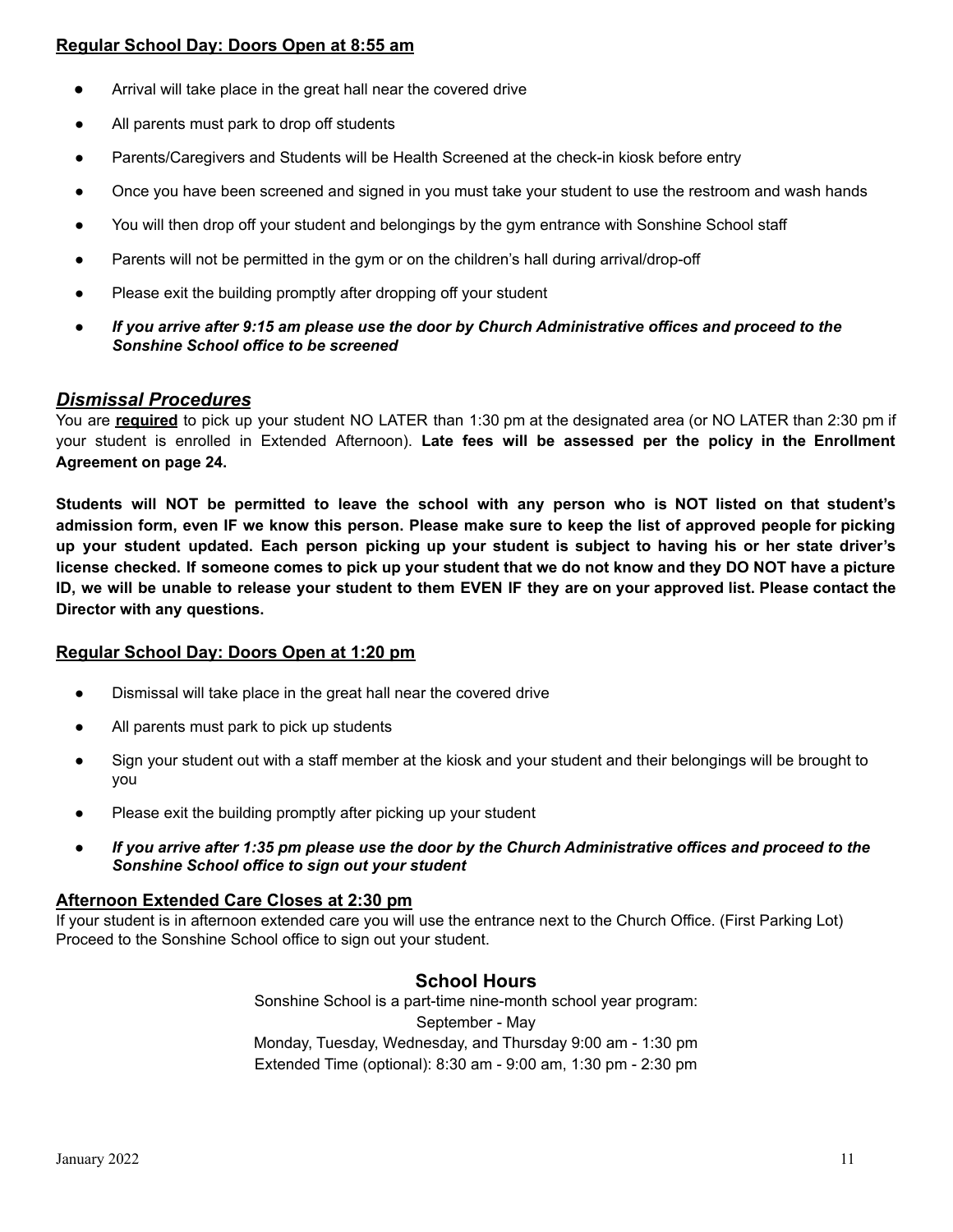#### **State Licensed Facility**

As a state-licensed preschool, we must inform you where you may find a copy of the State Minimum Standards which serves as our guidelines in operation. We have a copy for your convenience located in the Administrative Office. In that office, you will also find posted our most recent inspection by the state, as well as our annual fire inspection and sanitation inspection. You may view our most recent state inspection and review the minimum standards at https://www.hhs.texas.gov/providers/protective-services-providers/child-care-licensing. You may contact our local licensing agency at 979-731-0118.

#### **Sunscreen**

Due to the short time students are outside, Sonshine School does not routinely apply sunscreen to students. Parents are encouraged to apply sunscreen to their students before dropping them off. If there is a medical need for a student to have sunscreen applied during the school day, a letter from a doctor documenting the need will be required, and the sunscreen will be treated like an over-the-counter medication.

#### **Toilet Training**

All students three years old and older are typically potty trained. If your child is not potty trained before August and he/she is three years old, please notify the Director so appropriate accommodations can be made. If your student is potty training, he or she must wear pull-ups that have **velcro side release**. We will do our very best to help your student stay in a dry pull-up throughout the day. Please provide 3 extra pull-ups in your student's backpack.

You may send your 2-year-old and younger student in underpants when he/she has had at least TWO WEEKS of no accidents during his/her waking hours.

You may send your 3-year-old in underpants when he/she has had at least ONE WEEK of no accidents during his/her waking hours. If you have questions regarding this policy please contact the Director.

#### **Toys**

Students should leave ALL TOYS at home. The school provides adequate equipment for the students to be involved with during the day. There is an opportunity for each student, during the year, to bring prized possessions to share with his or her teacher and classmates when he or she is the Star Student. Your teacher will let you know when your student is designated to be the Star Student.

#### **Training**

The Sonshine School staff is required to attend an Orientation for Sonshine School within 7 days of employment. Each staff member is required to have 24 hours of Preservice Training within their first 3 months of employment, of which 8 hours are required prior to being responsible for any students. Each staff member must also have 24 hours of early childhood education training annually. The school director must have 30 hours of annual training in early childhood education and professional development. Each staff member is CPR/1<sup>st</sup> Aid Certified. Each staff member also receives annual training on the recognition and prevention of abuse and neglect.

#### **Tuition and Payments**

Tuition is based on our entire nine-month school year and then divided into **nine equal monthly payments** according to each program (2 - day, 3 - day, and 4 - day). The monthly tuition for each program is constant although the number of school days in each program and each month may vary. Tuition is due on the first day of each month.

ALL STUDENTS are required to participate in our Payment Processing Program: Automatic Payment via Bank Draft. All tuition and fees charged in the school year (with the exception of the Application Fee) are drafted on the 1st of each month. **The application fee is due at the time of registration.**

There is a fee of \$25.00 for Insufficient Funds. If your account is found to be insufficient through our Payment Processing Software, Sonshine School will contact you to collect an alternative method of payment. After the 3rd occurrence of Insufficient Funds, you will be required to make all payments in cash on the 1st of each month. Tuition received after the 5th of the month is subject to a \$25.00 late fee, and your student will NOT be able to **attend until your account is current.**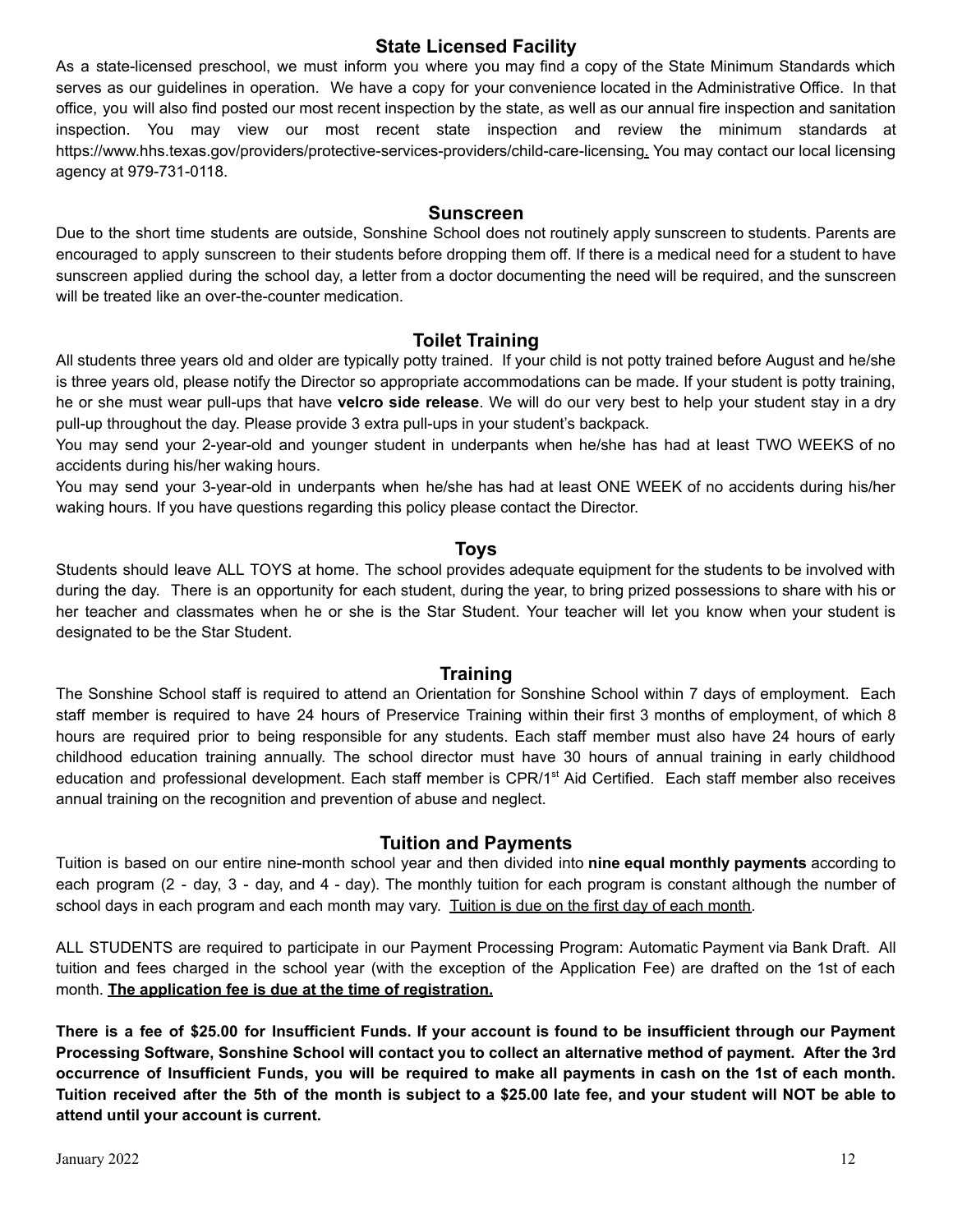All accounts MUST be current in order to enroll for the following school year as well as to receive the end-of-year Portfolio that your student creates throughout the school year. Delinquent accounts are subject to your student being dismissed from the program. Please see the Director for any special circumstances. Extended Care fees are in addition to your monthly tuition if you choose to utilize this program. See page 14 for further details.

#### **Withdrawal**

Sonshine School requires a minimum of **30 days' written notice** of plans to withdraw your child from the program. There are withdrawal notices located in the Sonshine School Office. Once you have completed this form and it is received by the Registrar, your child will be eligible for withdrawal. **There is a half-month tuition charge for withdrawal from the program.** See page 24 for more information.

In the event of a school closure lasting more than eight (8) consecutive school days, the above requirement and fee will be waived. No refunds or credits will be given for tuition and fees already collected.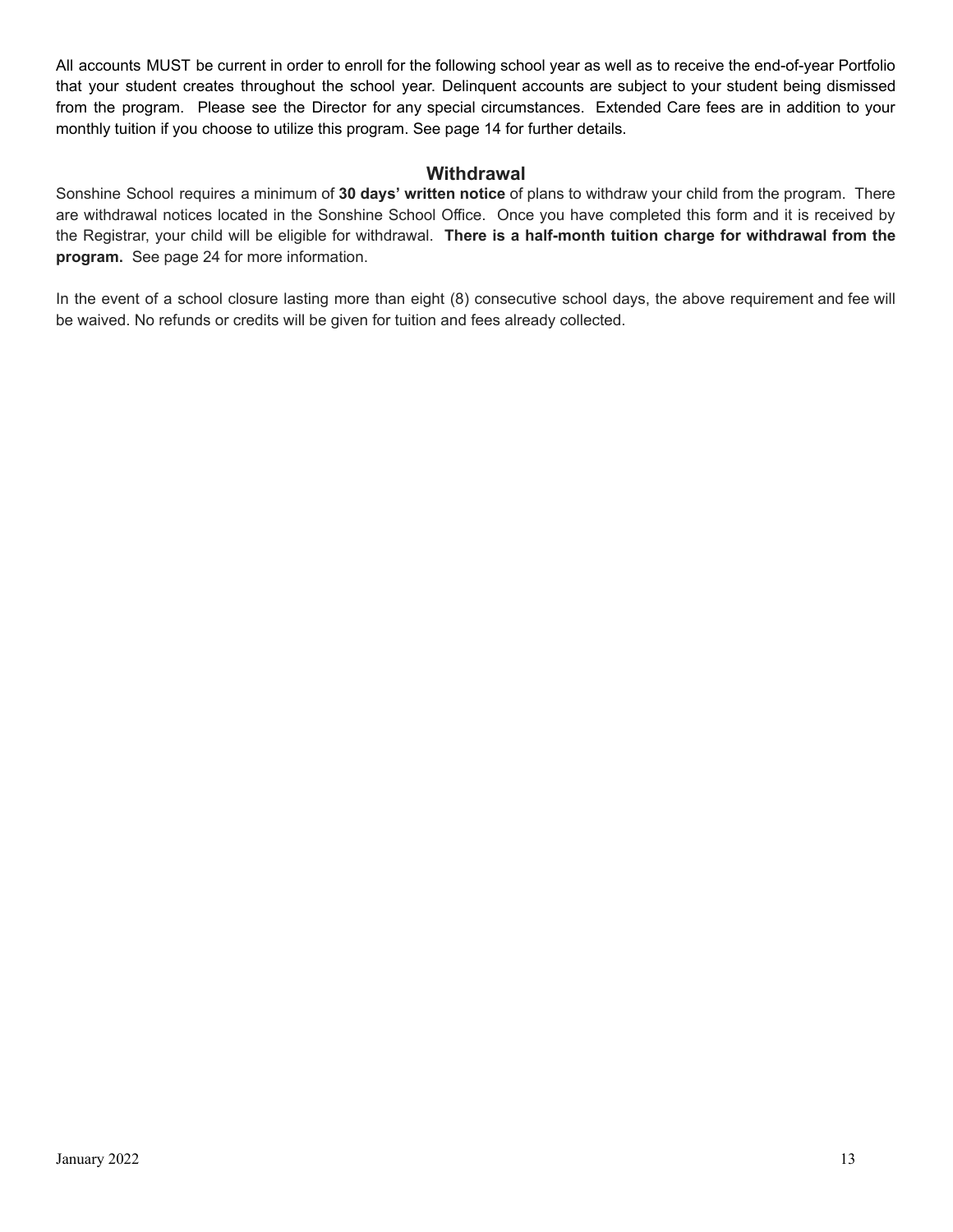# **Enrollment Options & Tuition Pricing**

*Students must be 1 year (12 months) old as of September 1, 2022 to enroll.*

## **YOUNGER THAN 36 MONTHS (AS OF SEPTEMBER 1, 2022):**

**Two (2) day week (Monday/Wednesday or Tuesday/Thursday):** \$240/month & \$100 supply & curriculum fee/per semester **Three (3) day week (Monday/Tuesday/Wednesday or Tuesday/Wednesday/Thursday):** \$375/month & \$100 supply & curriculum fee/per semester **Four (4) day week (Monday-Thursday):** \$480/month & \$100 supply & curriculum fee/per semester \_\_\_\_\_\_\_\_\_\_\_\_\_\_\_\_\_\_\_\_\_\_\_\_\_\_\_\_\_\_\_\_\_\_\_\_\_\_\_\_\_\_\_\_\_\_\_\_\_\_\_\_\_\_\_\_\_\_\_\_\_\_\_\_\_\_\_\_\_\_\_\_\_\_\_\_\_\_\_\_\_\_\_\_\_\_\_\_

## **36 MONTHS OR OLDER (AS OF SEPTEMBER 1, 2022):**

**Two (2) day week (Monday/Wednesday or Tuesday/Thursday):** \$220/month & \$100 supply & curriculum fee/per semester **Three (3) day week (Monday/Tuesday/Wednesday or Tuesday/Wednesday/Thursday):** \$345/month & \$100 supply & curriculum fee/per semester **Four (4) day week (Monday-Thursday):** \$440/month & \$100 supply & curriculum fee/per semester

## **\*\*\$15 DISCOUNT OFF TUITION FOR 2ND AND SUBSEQUENT SIBLINGS ENROLLED IN THE PROGRAM.\*\***

\_\_\_\_\_\_\_\_\_\_\_\_\_\_\_\_\_\_\_\_\_\_\_\_\_\_\_\_\_\_\_\_\_\_\_\_\_\_\_\_\_\_\_\_\_\_\_\_\_\_\_\_\_\_\_\_\_\_\_\_\_\_\_\_\_\_\_\_\_\_\_\_\_\_\_\_\_\_\_\_\_\_\_\_\_\_\_\_

**EXTENDED CARE:** Extended Care does not have to match all days of enrollment, but it is only available on days the student is enrolled in school. Students enrolled in afternoon Extended Care have the option of enrolling in morning Extended Care as well. **A student can only be enrolled in Morning Extended Care if they are enrolled in Afternoon Extended Care on the same day.**

#### **Morning Extended Care (8:30am - 9:00am):**

- One  $(1)$  day a week  $$15/m$ onth
- Two  $(2)$  days a week  $$20/m$ onth
- Three  $(3)$  days a week  $$25/m$ onth
- Four  $(4)$  days a week  $$30/m$ onth

#### **Afternoon Extended Care (1:30pm - 2:30pm):**

- One (1) day week \$35/month
- Two  $(2)$  days a week  $\longrightarrow$ \$45/month
- Three  $(3)$  days a week  $\frac{1}{100}$  = \$55/month
- Four  $(4)$  days a week  $$65/m$ onth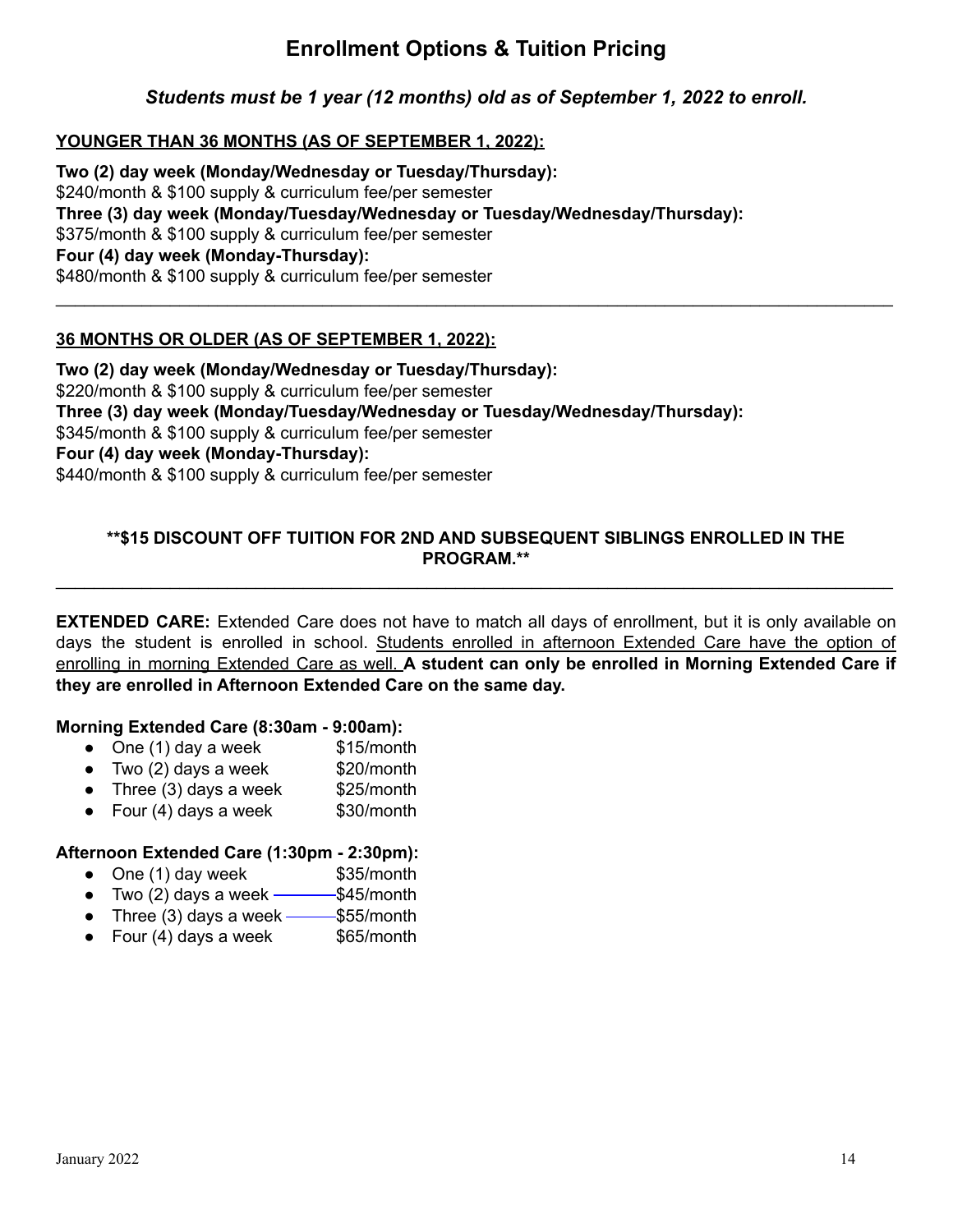This page intentionally left blank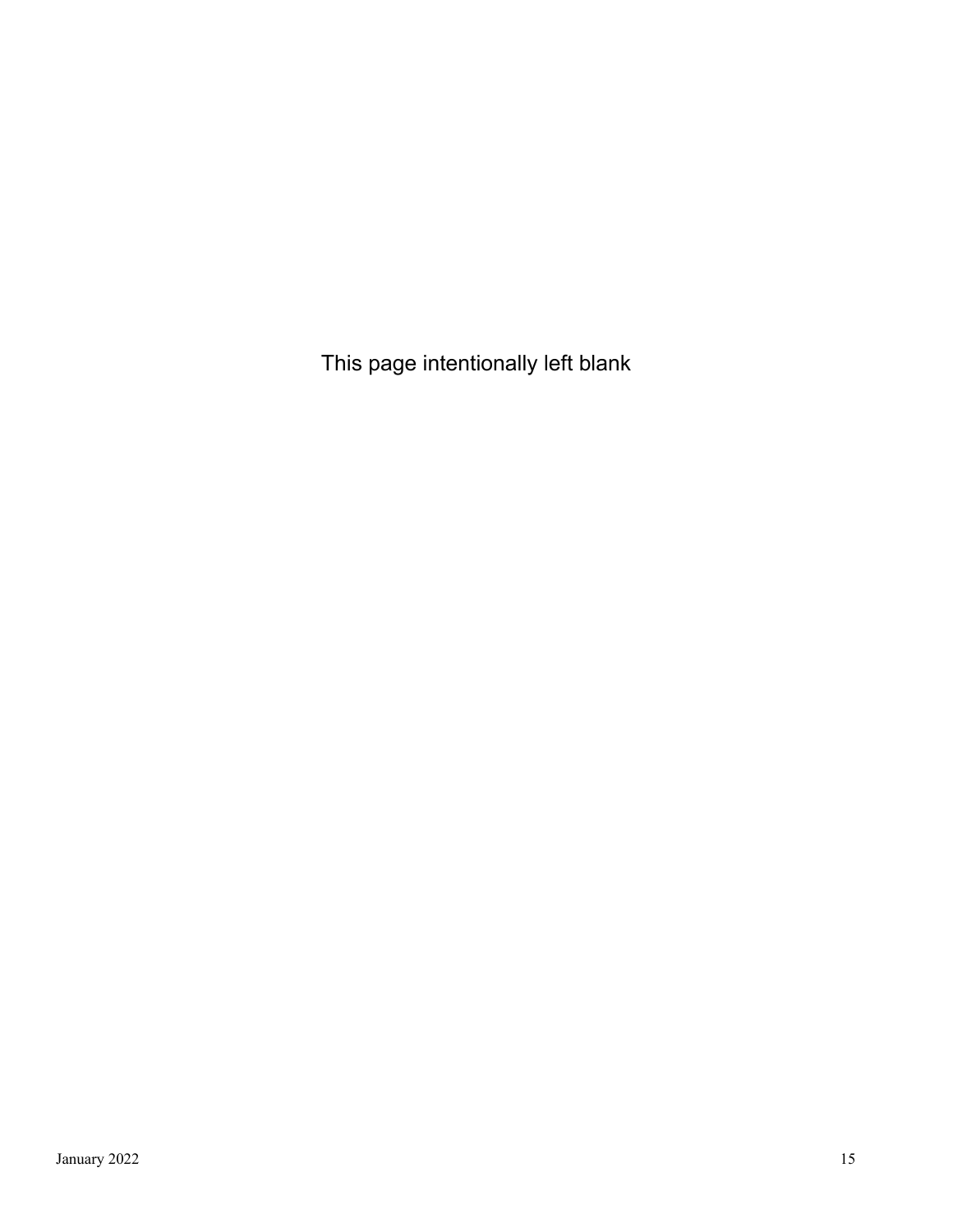## **Sonshine School Admission Information**

| Operation name:                                   |                                                                                                 | Director:                                                                                                                               |                                                                                                                                                            |  |  |
|---------------------------------------------------|-------------------------------------------------------------------------------------------------|-----------------------------------------------------------------------------------------------------------------------------------------|------------------------------------------------------------------------------------------------------------------------------------------------------------|--|--|
| Sonshine School                                   |                                                                                                 | Sarah Foster                                                                                                                            |                                                                                                                                                            |  |  |
| Child's Full Name:                                |                                                                                                 | Date of Birth:                                                                                                                          |                                                                                                                                                            |  |  |
|                                                   |                                                                                                 |                                                                                                                                         |                                                                                                                                                            |  |  |
| Physical Home Address (include City, State, Zip): |                                                                                                 |                                                                                                                                         |                                                                                                                                                            |  |  |
| Date of Admission:<br><b>OFFICE USE ONLY</b>      | Date of Withdrawal:<br><b>OFFICE USE ONLY</b>                                                   | Mailing Address (if different):                                                                                                         |                                                                                                                                                            |  |  |
|                                                   |                                                                                                 |                                                                                                                                         |                                                                                                                                                            |  |  |
| Parents' or Guardians' Names                      |                                                                                                 | Child's Home Phone Number                                                                                                               |                                                                                                                                                            |  |  |
|                                                   | List telephone numbers below where parents/guardian may be reached while child will be in care: |                                                                                                                                         |                                                                                                                                                            |  |  |
| Mother's Cell Phone Number                        | Mother's Work Phone                                                                             | Father's Cell Phone Number                                                                                                              | Father's Work Phone                                                                                                                                        |  |  |
| Mother's Profession:                              | Mother's Employer                                                                               | Father's Profession                                                                                                                     | Father's Employer                                                                                                                                          |  |  |
| Mother's Primary Email Address:                   |                                                                                                 | Father's Primary Email Address:                                                                                                         |                                                                                                                                                            |  |  |
|                                                   |                                                                                                 |                                                                                                                                         | EMERGENCY CONTACT: List the name, address, and phone number of a person to call in case of an EMERGENCY if parents/guardian cannot be reached:             |  |  |
|                                                   |                                                                                                 | each. Children will only be released to a parent or quardian or to a person designated by the parent/quardian after verification of ID. | I authorize Sonshine School to release my child to leave the child care operation ONLY with the following persons. Please list name & telephone number for |  |  |
| Name & phone number:                              | Name & phone number:                                                                            | Name & phone number:                                                                                                                    | Name & phone number:                                                                                                                                       |  |  |

| <b>Consent Information</b>                                                                                                                                           |                                                                                                                                  |  |  |
|----------------------------------------------------------------------------------------------------------------------------------------------------------------------|----------------------------------------------------------------------------------------------------------------------------------|--|--|
| <b>WATER ACTIVITIES:</b> I give consent for my child to participate in:<br>$\Box$ water table play                                                                   |                                                                                                                                  |  |  |
| <b>MEALS:</b> I understand that the following meals will be served to my child while in care:<br>$\Box$ Morning or Afternoon Snack<br>$\Box$ Lunch (parent provided) |                                                                                                                                  |  |  |
| <b>RECEIPT OF WRITTEN OPERATIONAL</b><br><b>POLICIES:</b>                                                                                                            | I acknowledge receipt of Sonshine School's operational policies located within this packet.<br>(Signature or Parent or Guardian) |  |  |

| <b>Authorization for Emergency Medical Attention:</b><br>In the event I cannot be reached to make arrangements for emergency medical care, I authorize the person in charge to take my child to: |          |               |  |  |
|--------------------------------------------------------------------------------------------------------------------------------------------------------------------------------------------------|----------|---------------|--|--|
| Name of Physician:<br>Phone Number:<br>Address:                                                                                                                                                  |          |               |  |  |
| Name of Emergency Medical Care Facility:                                                                                                                                                         | Address: | Phone Number: |  |  |
| I give consent for Sonshine School to secure any and all<br>necessary emergency medical care for my child:<br><b>Signature of Parent or Guardian</b>                                             |          |               |  |  |

List any special needs that your child may have, such as environmental allergies, food intolerances, existing illness, previous serious illness, injuries and hospitalizations during the past 12 months, any medication prescribed for long-term continuous use, and any other information which caregivers should be aware of\_\_\_\_\_\_\_\_\_\_\_\_\_\_\_\_\_\_\_\_\_\_\_\_\_\_\_\_\_\_\_\_\_\_\_\_\_\_\_\_\_\_\_\_\_\_\_\_\_\_\_\_\_\_\_\_\_\_\_\_\_\_\_\_\_\_\_\_\_\_\_\_\_\_\_\_\_\_\_\_\_\_\_\_\_\_\_\_\_\_\_\_\_\_\_\_\_\_\_\_\_\_\_\_\_

\_\_\_\_\_\_\_\_\_\_\_\_\_\_\_\_\_\_\_\_\_\_\_\_\_\_\_\_\_\_\_\_\_\_\_\_\_\_\_\_\_\_\_\_\_\_\_\_\_\_\_\_\_\_\_\_\_\_\_\_\_\_\_\_\_\_\_\_\_\_\_\_\_\_\_\_\_\_\_\_\_\_\_\_\_\_\_\_\_\_\_\_\_\_\_\_\_\_\_\_\_\_\_\_\_\_\_\_\_\_\_\_ Child day care operations are public accommodations under the Americans with Disabilities Act (ADA), Title III. If you believe that such an operation may be practicing discrimination in violation of Title III, you may call the ADA Information Line at (800) 514-0301 (voice) or (800) 514-0383 (TTY).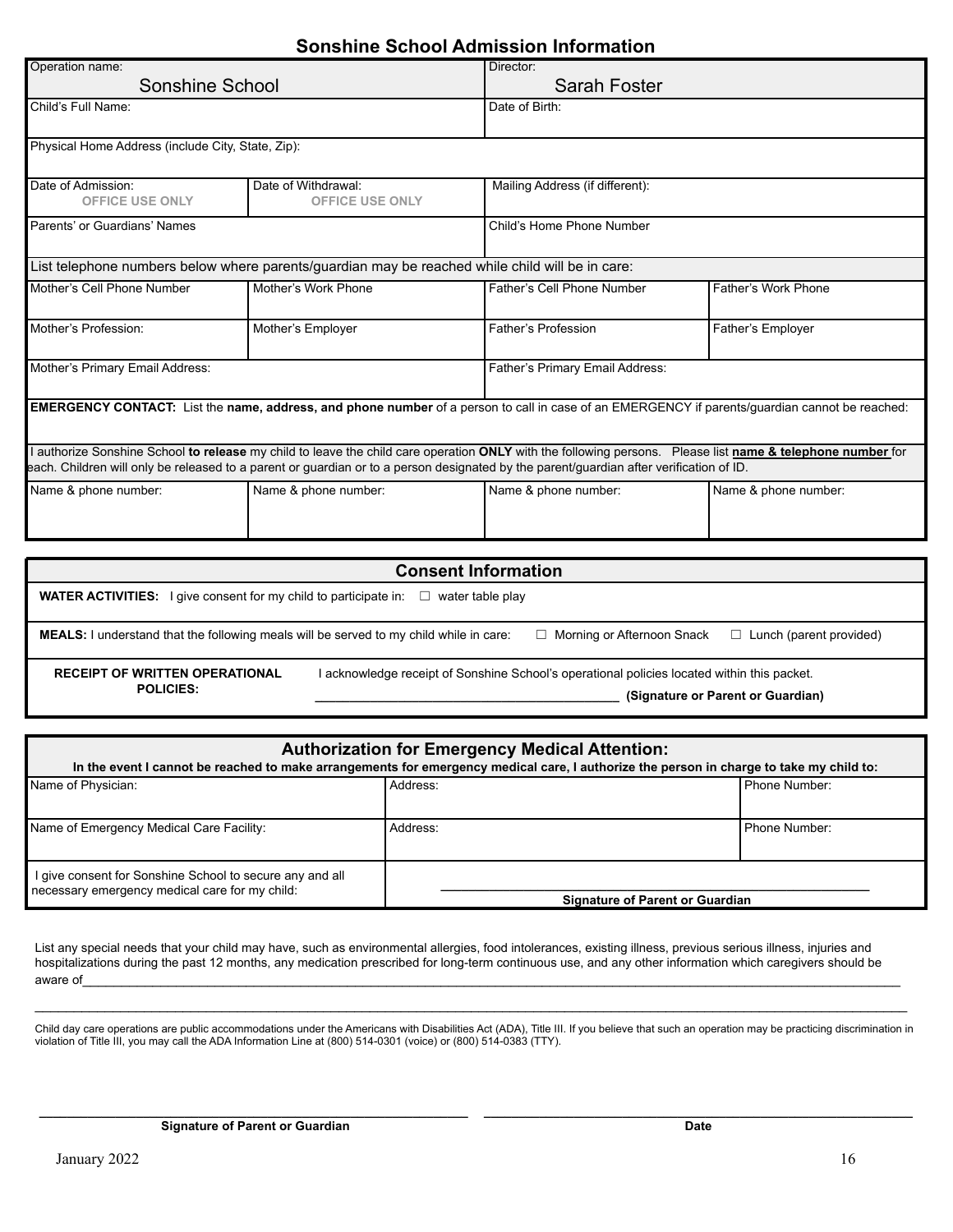## **Sonshine School Admission Information**

|   | <b>Student Name:</b><br>Date of Birth:                                                                                                                                                                                                                   |  |  |  |
|---|----------------------------------------------------------------------------------------------------------------------------------------------------------------------------------------------------------------------------------------------------------|--|--|--|
|   | <b>Admission Requirement:</b>                                                                                                                                                                                                                            |  |  |  |
|   | One of the following must be presented when your child is admitted to the child care operation. Please check only one option:                                                                                                                            |  |  |  |
| ▫ | <b>HEALTH CARE PROFESSIONAL'S STATEMENT:</b> I have examined the above named child within the past year and find that he or she<br>is able to take part in the day care program.                                                                         |  |  |  |
|   | Date Signed:<br>Health Care Professional's Signature:                                                                                                                                                                                                    |  |  |  |
|   | A signed and dated copy of a healthcare professional's statement is attached.                                                                                                                                                                            |  |  |  |
| ▫ | Medical diagnosis and treatment conflict with the tenets and practices of a recognized religious organization, which I adhere to or am a<br>member of. I have attached a signed and dated affidavit stating this.                                        |  |  |  |
|   | My child has been examined within the past year by a healthcare professional and is able to participate in the day care program. By<br>July 15th, I will obtain a health care professional's signed statement and submit it to the child care operation. |  |  |  |
|   | Name and Address of Health Care Professional:                                                                                                                                                                                                            |  |  |  |
|   | Signature - Parent or Legal Guardian:<br>Date Signed:                                                                                                                                                                                                    |  |  |  |
|   |                                                                                                                                                                                                                                                          |  |  |  |
|   | <b>IMMUNIZATIONS</b>                                                                                                                                                                                                                                     |  |  |  |
| ⊔ | I have provided the childcare operation with a copy of my child's most current immunization record.                                                                                                                                                      |  |  |  |

❏ I have attached a signed and dated affidavit stating that I decline immunizations for reasons of conscience, including religious belief, on the form described by Section 161.0041 Health and Safety Code.

| VISION EXAM RESULTS (for children 4 years old by Sept. 1)  |         |         |              |              |      |
|------------------------------------------------------------|---------|---------|--------------|--------------|------|
| R 20/                                                      |         | L 20/   |              | Pass         | Fail |
| Health Care Professional's Signature:                      |         |         | Date Signed: |              |      |
| HEARING EXAM RESULTS (for children 4 years old by Sept. 1) |         |         |              |              |      |
| Ear                                                        | 1000 Hz | 2000 Hz | 4000 Hz      | Pass or Fail |      |

R Pass Fail L Pass Fail

| Health Care Professional's Signature: |  | Date Signed: |
|---------------------------------------|--|--------------|

| <b>ENROLLMENT OPTIONS</b>                                                                                                                                                                                                                               |                            |  |  |
|---------------------------------------------------------------------------------------------------------------------------------------------------------------------------------------------------------------------------------------------------------|----------------------------|--|--|
| Select your desired program and days                                                                                                                                                                                                                    |                            |  |  |
| <b>2-DAY PROGRAM</b><br>Monday/Wednesday<br>Tuesday/Thursday<br>$\Box$<br>$\Box$                                                                                                                                                                        |                            |  |  |
| <b>3-DAY PROGRAM</b><br>Monday/Tuesday/Wednesday<br>$\Box$                                                                                                                                                                                              | Tuesday/Wednesday/Thursday |  |  |
| <b>4-DAY PROGRAM</b><br>(Monday - Thursday)                                                                                                                                                                                                             |                            |  |  |
| <b>EXTENDED CARE OPTIONS DESIRED:</b>                                                                                                                                                                                                                   |                            |  |  |
| <b>No Extended Care Options Desired</b><br>$\Box$                                                                                                                                                                                                       |                            |  |  |
| ** Morning Extended Care is ONLY available<br>Morning Extended Care (8:30-9:00) [check desired days]<br>$\Box$<br>to students enrolled in Afternoon Extended<br>Tuesday $\Box$<br>Wednesday<br>Thursday<br>$\Box$<br>Mondav<br>Care on the same day. ** |                            |  |  |
| Afternoon Extended Care (1:30-2:30) [check desired days]<br>Wednesday<br>Tuesday $\Box$<br>Mondav<br>$\Box$<br>Thursday                                                                                                                                 |                            |  |  |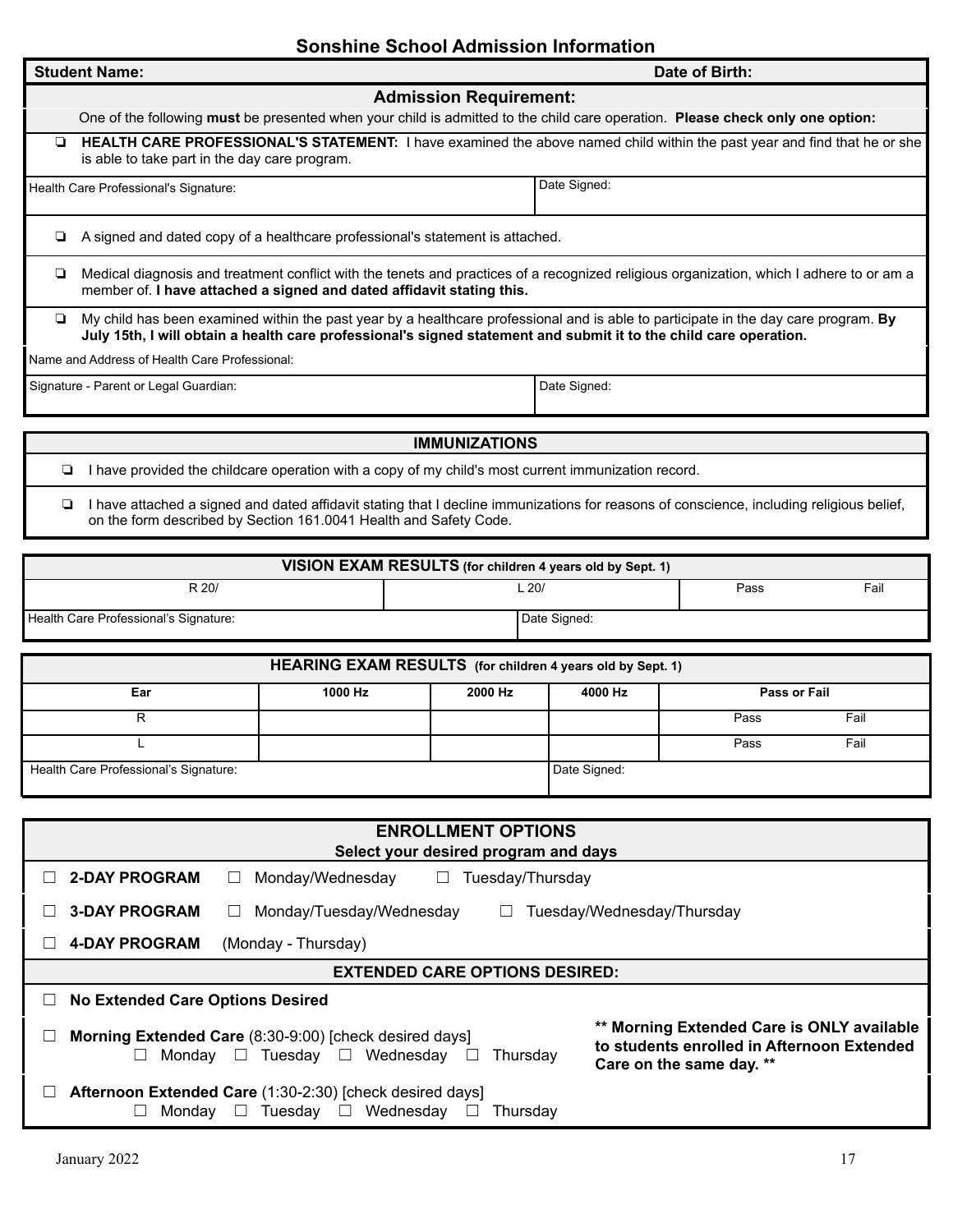# **Discipline and Guidance Policy for Sonshine School**

- ❖ Discipline must be:
	- 1) Individualized and consistent for each child;
	- 2) Appropriate to the child's level of understanding; and
	- 3) Directed toward teaching the child acceptable behavior and self-control.
- ❖ A caregiver may only use positive methods of discipline and guidance that encourage self-esteem, self-control, and self-direction, which include at least the following:
	- 1) Using praise and encouragement of good behavior instead of focusing only upon unacceptable behavior;
	- 2) Reminding a child of behavior expectations daily by using clear, positive statements;
	- 3) Redirecting behavior using positive statements; and
	- 4) Using brief supervised separation or time out from the group, when appropriate for the child's age and development, which is limited to no more than one minute per year of the child's age.
- ❖ There must be no harsh, cruel, or unusual treatment of any child. The following types of discipline and guidance are prohibited:
	- 1) Corporal punishment or threats of corporal punishment;
	- 2) Punishment associated with food, naps, or toilet training;
	- 3) Pinching, shaking, or biting a child;
	- 4) Hitting a child with a hand or instrument;
	- 5) Putting anything in or on a child's mouth;
	- 6) Humiliating, ridiculing, rejecting, or yelling at a child;
	- 7) Subjecting a child to harsh, abusive, or profane language;
	- 8) Placing a child in a locked or dark room, bathroom, or closet with the door closed; and
	- 9) Requiring a child to remain silent or inactive for inappropriately long periods of time for the child's age.

Texas Administrative Code, Title 40, Chapters 746 and 747, Subchapters L, Discipline and Guidance

My signature verifies I have read and received a copy of this discipline and guidance policy.

\_\_\_\_\_\_\_\_\_\_\_\_\_\_\_\_\_\_\_\_\_\_\_\_\_\_\_\_\_\_\_\_\_\_\_\_\_\_\_\_\_\_\_\_\_\_\_\_\_ \_\_\_\_\_\_\_\_\_\_\_\_\_\_\_\_\_\_\_

Signature Date Date Communications and the Date Date Date Date

**□ parent/guardian** □ employee/caregiver□ household member of child-care home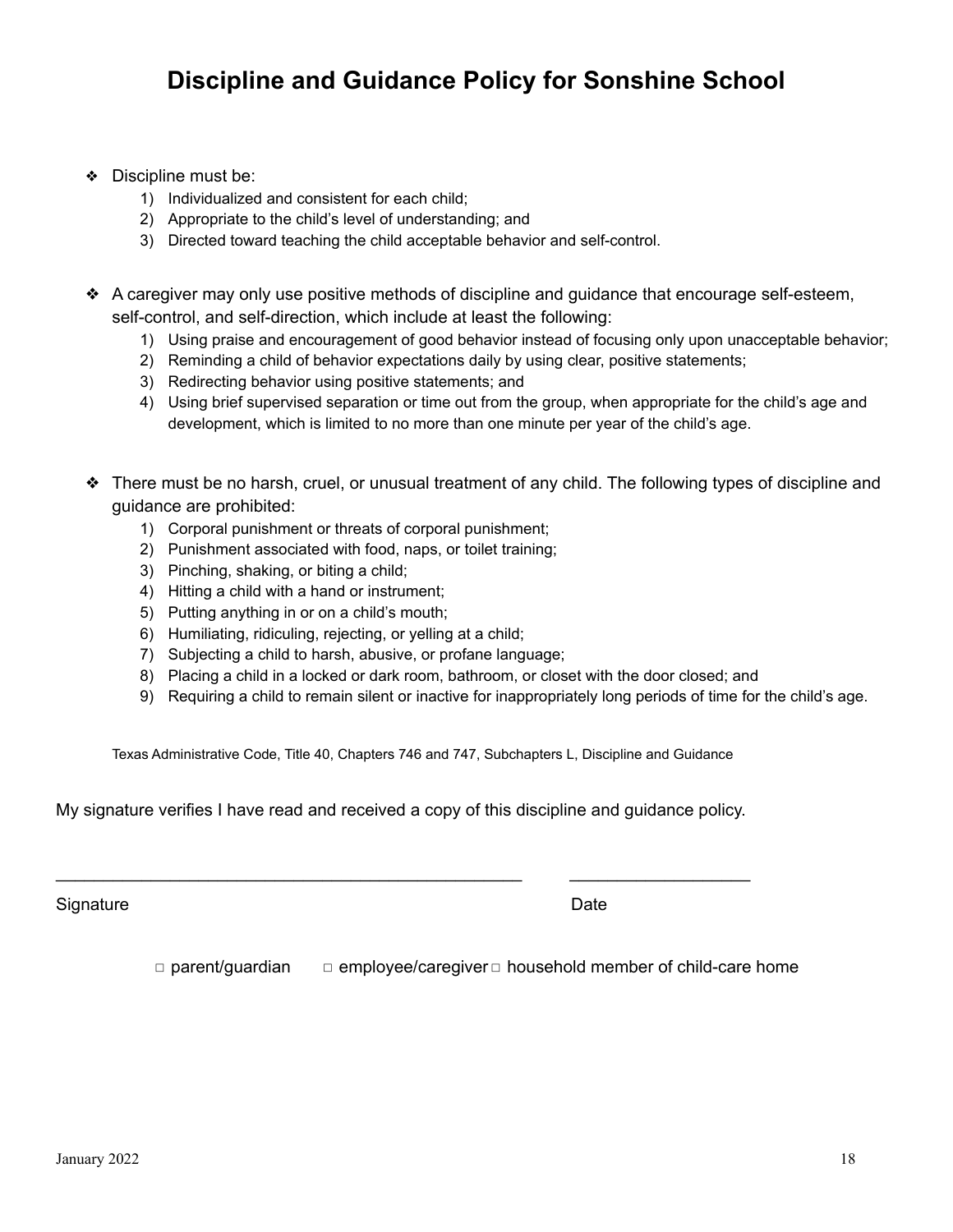# **Daily Health Screening Commitment**

Sonshine School requires that each caregiver perform daily health screening measures before his/her child attends Sonshine School. Each day you are to evaluate your child for the following criteria:

- 1. Fever (100.4 or higher)
- 2. Symptoms of a respiratory infection, such as cough, shortness of breath, or sore throat that are new, worsening, or atypical for you.
- 3. Symptoms of a gastrointestinal illness, such as vomiting or diarrhea, that are new, worsening, or atypical for you.
- 4. Received a positive test result for COVID-19.

## If your student or the caregiver bringing the student to school meets any of these criteria, you may **NOT attend school and you must notify the school of the reason for absence.**

Children who are close contacts of COVID-19 positive individuals, especially household members, should stay at home even if they do not have symptoms. Check with your local health department for further guidance.

By signing below, I acknowledge that I have received and read the Daily Health Screening Requirements for Sonshine School. I agree to perform this Health Screening daily for my student. I understand that if my student meets any of the listed criteria they may not be present on the School campus and my student will be denied entry to the program. I further agree to notify the school if my student is absent because he/she meets one of the listed criteria.

Student Name: \_\_\_\_\_\_\_\_\_\_\_\_\_\_\_\_\_\_\_\_\_\_\_\_\_\_\_\_\_\_\_\_\_\_\_\_\_\_\_\_\_\_\_\_\_\_

Parent/Guardian Name: \_\_\_\_\_\_\_\_\_\_\_\_\_\_\_\_\_\_\_\_\_\_\_\_\_\_\_\_\_\_\_\_\_\_\_\_\_\_\_

Parent/Guardian Signature: \_\_\_\_\_\_\_\_\_\_\_\_\_\_\_\_\_\_\_\_\_\_\_\_\_\_\_\_\_\_\_\_\_\_\_\_ Date: \_\_\_\_\_\_\_\_\_\_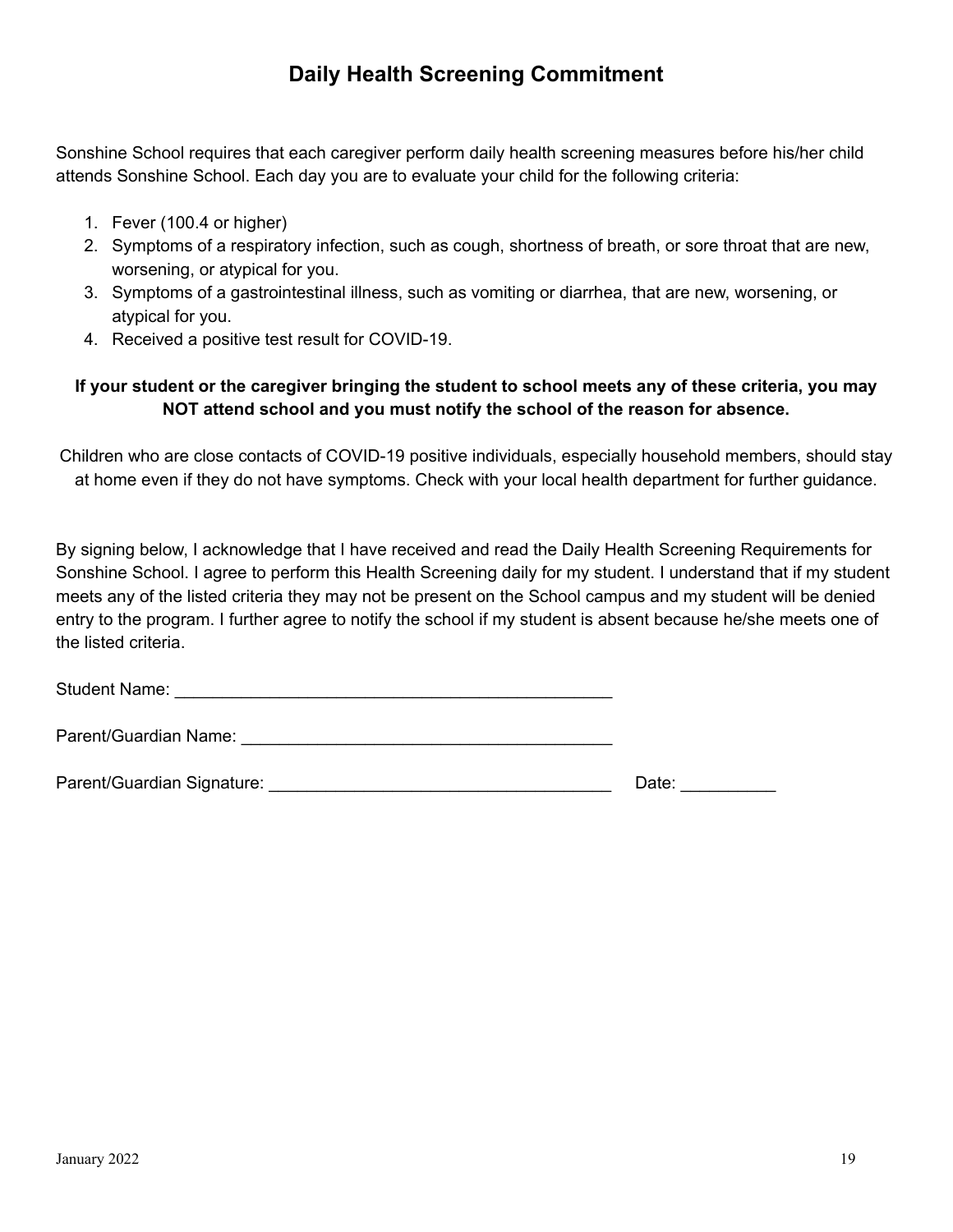# **Introduce Us to Your Child & Family**

| Preferred Name: Same Communication Communication Communication Communication Communication Communication Communication Communication Communication Communication Communication Communication Communication Communication Commu |                                      |  |  |
|--------------------------------------------------------------------------------------------------------------------------------------------------------------------------------------------------------------------------------|--------------------------------------|--|--|
|                                                                                                                                                                                                                                |                                      |  |  |
|                                                                                                                                                                                                                                |                                      |  |  |
|                                                                                                                                                                                                                                |                                      |  |  |
|                                                                                                                                                                                                                                |                                      |  |  |
|                                                                                                                                                                                                                                |                                      |  |  |
|                                                                                                                                                                                                                                | <b>Parent and Family Information</b> |  |  |
|                                                                                                                                                                                                                                |                                      |  |  |
| $\Box$ Married $\Box$ Separated (How Long): _______________________ $\Box$ Divorced (How Long):                                                                                                                                |                                      |  |  |
| $\Box$ Stepfather (How Long): ___________________________________ $\Box$ Stepmother (How Long):                                                                                                                                |                                      |  |  |
| Custody/Visiting Arrangements: New York Custom Custom Custom Custom Custom Custom Custom Custom Custom Custom Custom Custom Custom Custom Custom Custom Custom Custom Custom Custom Custom Custom Custom Custom Custom Custom  |                                      |  |  |
| <b>Adoption Information (if applicable)</b>                                                                                                                                                                                    |                                      |  |  |
| Age at adoption: __________________________ Does the child know that he/she is adopted? ______________________                                                                                                                 |                                      |  |  |
|                                                                                                                                                                                                                                |                                      |  |  |
|                                                                                                                                                                                                                                |                                      |  |  |
| <b>Sibling Information</b>                                                                                                                                                                                                     |                                      |  |  |
|                                                                                                                                                                                                                                |                                      |  |  |
|                                                                                                                                                                                                                                |                                      |  |  |
|                                                                                                                                                                                                                                |                                      |  |  |
|                                                                                                                                                                                                                                |                                      |  |  |
| If both parents are away from home during the day, please state the arrangement for the child's care when                                                                                                                      |                                      |  |  |
|                                                                                                                                                                                                                                |                                      |  |  |
| Family pets:<br>Recent Family experiences that have influenced child (i.e.move, illness, pregnancy, vacation): _______________                                                                                                 |                                      |  |  |
|                                                                                                                                                                                                                                |                                      |  |  |
|                                                                                                                                                                                                                                | <b>Developmental History</b>         |  |  |
| Age at which child crawled? ______________________Sat? ________________________Walked? _____________________________                                                                                                           |                                      |  |  |
|                                                                                                                                                                                                                                |                                      |  |  |
|                                                                                                                                                                                                                                |                                      |  |  |
|                                                                                                                                                                                                                                |                                      |  |  |
| <b>Behavior Habits</b>                                                                                                                                                                                                         |                                      |  |  |
|                                                                                                                                                                                                                                |                                      |  |  |
|                                                                                                                                                                                                                                |                                      |  |  |
|                                                                                                                                                                                                                                |                                      |  |  |
|                                                                                                                                                                                                                                |                                      |  |  |
|                                                                                                                                                                                                                                |                                      |  |  |
| Does child sleep well? <b>Example 20 Area Control</b> Any special fears?                                                                                                                                                       |                                      |  |  |

What causes child to show temper?  $\overline{\phantom{a}}$ 

What methods of behavior control are used in your home? \_\_\_\_\_\_\_\_\_\_\_\_\_\_\_\_\_\_\_\_\_\_\_\_\_\_\_\_\_\_\_\_\_\_\_\_\_\_\_\_\_\_\_\_\_\_\_\_\_\_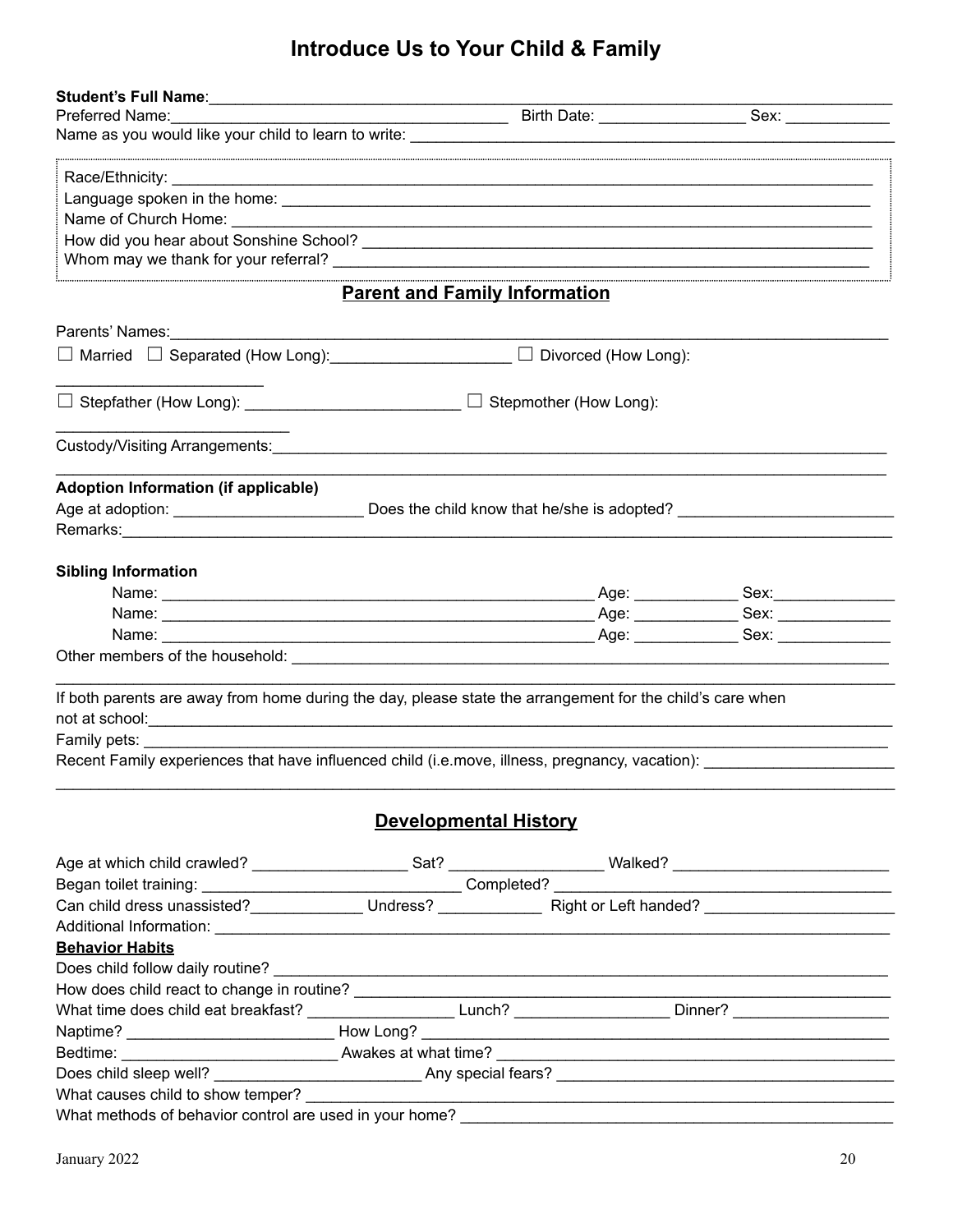## **Health History**

 $\_$  ,  $\_$  ,  $\_$  ,  $\_$  ,  $\_$  ,  $\_$  ,  $\_$  ,  $\_$  ,  $\_$  ,  $\_$  ,  $\_$  ,  $\_$  ,  $\_$  ,  $\_$  ,  $\_$  ,  $\_$  ,  $\_$  ,  $\_$  ,  $\_$  ,  $\_$  ,  $\_$  ,  $\_$  ,  $\_$  ,  $\_$  ,  $\_$  ,  $\_$  ,  $\_$  ,  $\_$  ,  $\_$  ,  $\_$  ,  $\_$  ,  $\_$  ,  $\_$  ,  $\_$  ,  $\_$  ,  $\_$  ,  $\_$  ,

| Ever had a seizure? If so, explain:<br>Have you suspected or detected any speech problems?<br>The manufactured and the manufactured and the manufactured and the manufactured and the manufactured and the<br>Please check any and all that apply:<br>Wears hearing aids? _______<br><b>Hearing Problems</b><br>▫ |                                                                                                                                                                                                                                  |                                                                                        |   |                                |
|-------------------------------------------------------------------------------------------------------------------------------------------------------------------------------------------------------------------------------------------------------------------------------------------------------------------|----------------------------------------------------------------------------------------------------------------------------------------------------------------------------------------------------------------------------------|----------------------------------------------------------------------------------------|---|--------------------------------|
| ▫                                                                                                                                                                                                                                                                                                                 | <b>Vision Problems</b>                                                                                                                                                                                                           | Wears corrective lenses?                                                               |   |                                |
| ❏                                                                                                                                                                                                                                                                                                                 | <b>Food Allergies</b>                                                                                                                                                                                                            |                                                                                        | ❏ | Downs Syndrome                 |
| ❏                                                                                                                                                                                                                                                                                                                 | Eczema                                                                                                                                                                                                                           |                                                                                        | □ | Concussion                     |
| ❏                                                                                                                                                                                                                                                                                                                 | Speech/Language Delay                                                                                                                                                                                                            |                                                                                        | ❏ | <b>Motor Development Delay</b> |
| ❏                                                                                                                                                                                                                                                                                                                 | <b>Sensory Processing Challenges</b>                                                                                                                                                                                             |                                                                                        | ❏ | Autism Spectrum Disorder       |
| ❏                                                                                                                                                                                                                                                                                                                 | Asthma (Asthma Action Plan from a doctor is REQUIRED if any medication is used to manage asthma.)                                                                                                                                |                                                                                        |   |                                |
| ❏                                                                                                                                                                                                                                                                                                                 |                                                                                                                                                                                                                                  | Any other disease, illness, or diagnosis that would affect his/her Sonshine School day |   |                                |
| ❏                                                                                                                                                                                                                                                                                                                 | <b>None of the Above</b>                                                                                                                                                                                                         |                                                                                        |   |                                |
| If any boxes above are checked, please provide additional information here:                                                                                                                                                                                                                                       |                                                                                                                                                                                                                                  |                                                                                        |   |                                |
| Any hospitalizations or injuries in the past year? If so, what?<br>The same contract of the contract of the contract of the past year? If so, what?<br>The same contract of the contract of the contract of the contract of the co                                                                                |                                                                                                                                                                                                                                  |                                                                                        |   |                                |
|                                                                                                                                                                                                                                                                                                                   | Any medications prescribed for long-term or continuous use? If so, what?<br>The solution of the second term of the solution of the second term of the second term of the second term of the second term of the second term of th |                                                                                        |   |                                |

*Children with special needs due to challenging or limiting conditions will be required to submit care recommendations from a qualified specialist prior to admission to the Sonshine School program.*

If a child creates an unsafe disruptive environment or perhaps exhibits behaviors or tendencies that are beyond our professional capabilities, we will request a conference with the parents to secure a course of action to improve that child's success and growth and ensure the quality of care we provide here at Sonshine School.

Sonshine School does not discriminate on the basis of race, color, religion (creed), gender, national origin (ancestry), or disability regarding the enrollment of students.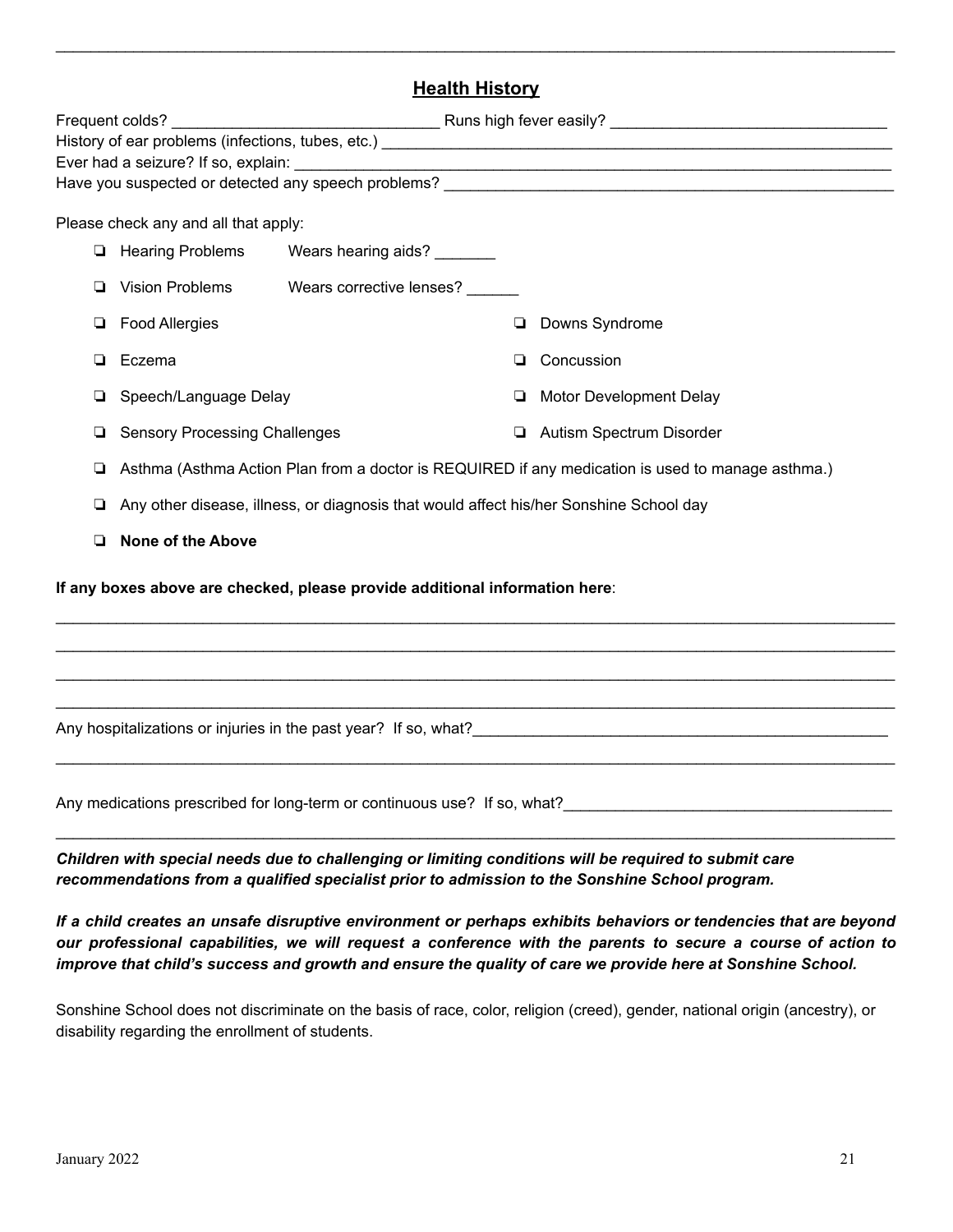# A & M Church of Christ Sonshine School Enrollment Agreement

## \*\***Initial each section to indicate your understanding of and agreement to the policy***.***\*\***

## **\_\_\_\_ Biting and Aggressive Behavior**

Aggressive behavior, such as biting and hurting others, will not be tolerated by Sonshine School. When such behavior occurs we will attempt to redirect the behavior and parents will be notified. In instances of biting, each occurrence will be evaluated and addressed according to the frequency of occurrence.

- 1<sup>st</sup> Incident: The biter is redirected and both parents will be notified. Staff will be made aware of the situation so we can be diligent in trying to prevent a second occurrence.
- 2<sup>nd</sup> Incident within 30 days: The biter is temporarily removed from the class to be redirected. Both parents will be notified and may be asked to conference with the Director. Staff will be made aware of this situation so that we can be diligent in trying to prevent a third occurrence. Typically, the teacher will receive reinforcement through the placement of an additional staff member to reduce the possibility of further biting incidents.
- 3<sup>rd</sup> Incident within 30 days: The biter is removed from the class and the parents are called to pick him/her up. After meeting with the teacher(s) and parents(s), the Director will determine how to best support the staff and the student in order to prevent further occurrences and help the student be successful.

The policy above is to be enforced at the Director's discretion. Special consideration will be made concerning the intent of the biting incident, the frequency, and each individual situation.

**Repetitive aggressive behavior** that puts students at risk, such as hitting, pushing, and kicking, will result in a conference between parent(s), teacher(s), and the Director to develop a behavior modification plan so that each student can achieve success in a safe environment. These situations will be handled on an individual basis. Please feel free to make an appointment with the school Director if you have any questions about how a situation is handled.

## **\_\_\_\_ Enrollment Changes**

- A. Any changes you desire to make to your current enrollment agreement must be submitted on a Change of Enrollment Form located in the Sonshine School Office. This includes but is not limited to: increasing/decreasing days of attendance OR adding/removing extended-care options. Submission of this form formalizes your request for changes but does NOT guarantee approval. Enrollment changes will be assessed by the Registrar and Director and you will be notified within 10 business days if your request is approved or if it is put on the waiting list.
- B. **THERE IS A \$25 FEE FOR ANY CHANGES TO YOUR STUDENT'S ENROLLMENT** (Including days of attendance and extended care options.)
- C. Neither Supply & Curriculum Fees nor Extended Care Fees are prorated when you increase or reduce your days of attendance.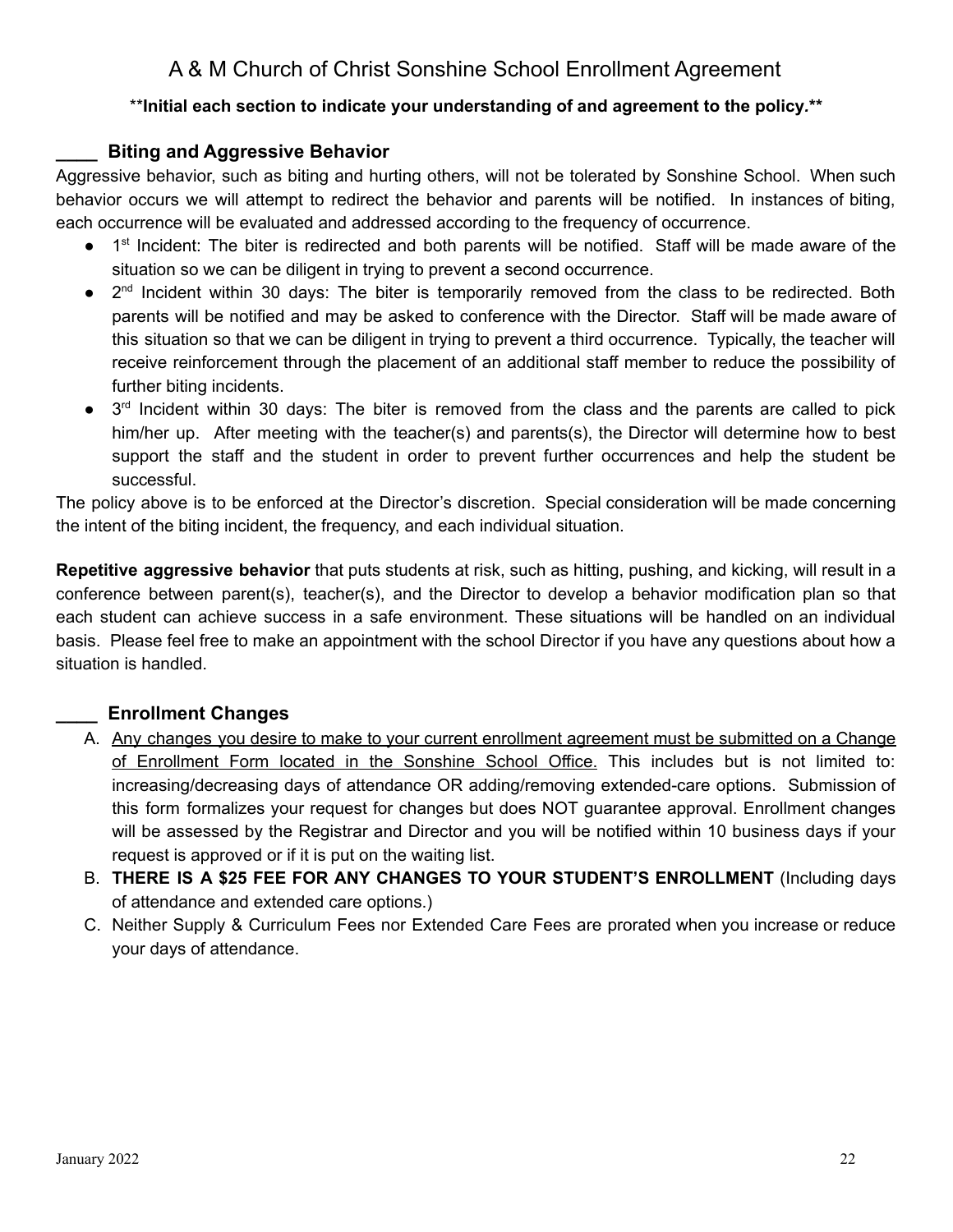## **\_\_\_\_\_ Extended Care**

- A. Morning Extended Care is only available for students that are enrolled in Afternoon Extended Care on the same day.
- B. Afternoon Extended Care is Rest Time.
- C. ALL students enrolled in Afternoon Extended Care must provide a tri-fold, waterproof nap mat.
- D. Sonshine School will clean, disinfect, sanitize, and store your tri-fold, waterproof nap mat. If your child's nap mat is damaged or worn in such a way that it is no longer waterproof (torn so the foam is exposed) you will be required to replace the mat.
- E. Failure to provide a nap mat will result in a phone call from the school requiring pickup of the student from Afternoon Extended Care.

## **\_\_\_\_ Financial**

- A. **The \$100 (for new students) or \$75 (for returning students) Application Fee is NON-refundable** and due at the time you submit your application. This fee does not secure you a spot in a classroom. All classrooms are filled on a first-come, first-served basis.
- B. Supply & Curriculum Fee:
	- a. Fall semester supply & curriculum fee will be automatically withdrawn via bank draft on August 1 st . **This fee will not be refunded for any withdrawals after August 1st.**
	- b. Spring semester supply & curriculum fee is automatically withdrawn via bank draft on January 1<sup>st</sup> along with January tuition.
	- c. Supply & curriculum fees are **not prorated**. If your student enrolls after the current semester has already started, a full semester supply & curriculum fee is charged.
- C. No credits or discounts will be issued for absence due to illness, in-service days, inclement weather, regularly scheduled holidays, or school closing for the closings of up to eight (8) consecutive school days for the safety of our students. Your student can only attend Sonshine School on the days for which you have enrolled your student. If your student is unable to attend on his/her enrolled days, no other days can be substituted for the days your student missed. *A&M Church of Christ is currently a Red Cross Shelter. In the event of a natural disaster, evacuees may be housed in our facility; therefore Sonshine School may be temporarily closed in order to ensure the safety of our students.*
- *D.* In the event Sonshine School is required to close for more than 8 consecutive school days, we will transition to Sonshine School At Home. Parents will be responsible for 50% of their student's monthly tuition amount for all days the school is operating Sonshine School At Home. Sonshine School at Home will include curriculum packages provided to parents for at-home use as well as weekly online resources and opportunities for interaction with classroom teachers.
- E. Tuition is due, in full, on the first day of each month. ALL FAMILIES are required to participate in automatic payment draft via Tuition Express through ProCare. All tuition and fees charged during the school year (with the exception of the Application Fee) are drafted on the 1st of each month. The 2 options for automatic payment are listed below:
	- a. Automatic Payment via Bank Account Draft: **This is the preferred payment method for all Sonshine School families.** This payment plan automatically drafts your bank account on the 1st of each month in the amount of your monthly tuition (and Extended Care fees if you are enrolled in Extended Care). If you have incurred any additional fees (late fees, NSF, etc.) a separate draft for those charges may be made on the same day.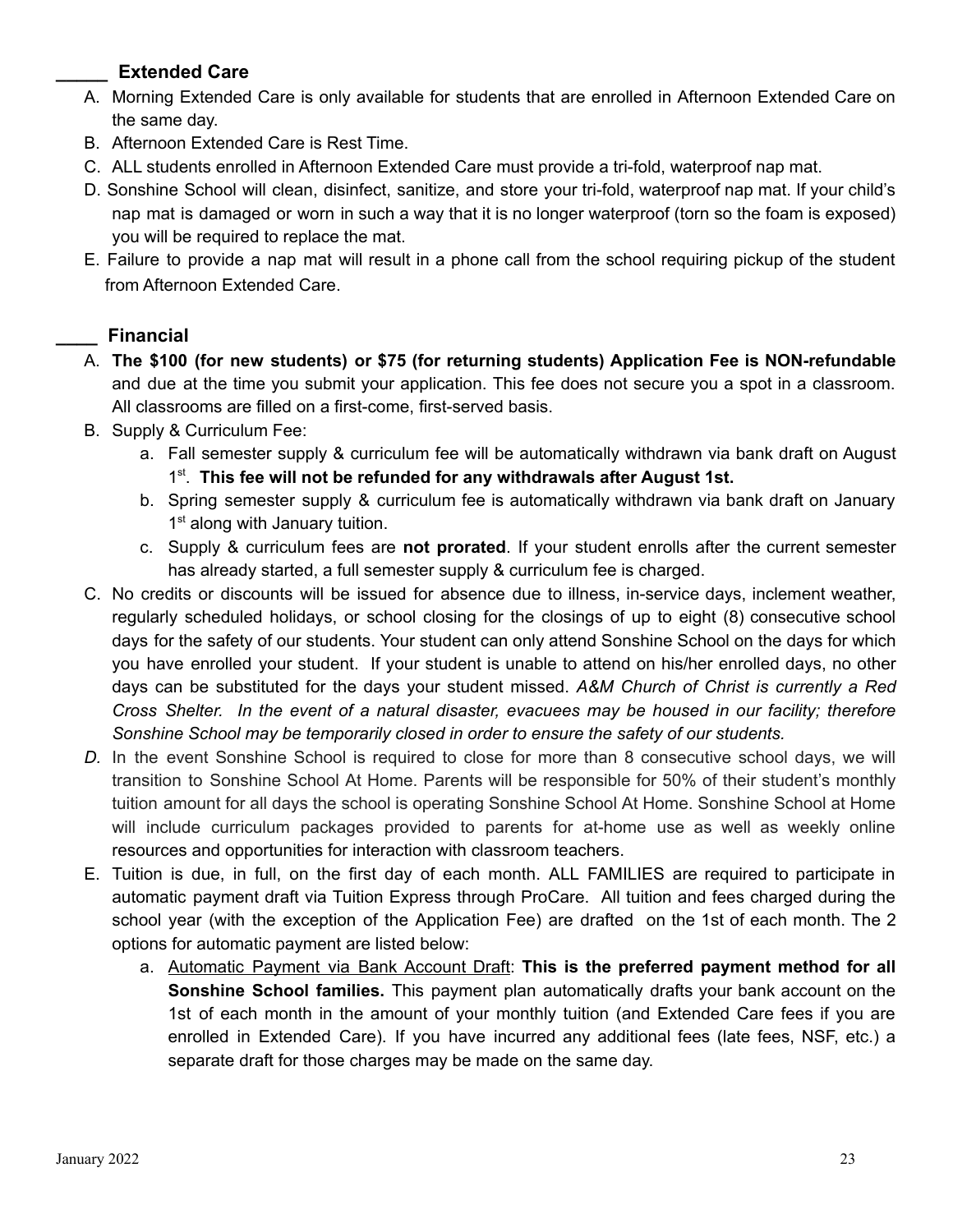- b. Automatic Payment Via Credit or Debit Card: This payment plan automatically drafts your credit or debit card in the amount of your monthly tuition (and Extended Care fees if you are enrolled in Extended Care). If you have incurred any additional fees (late fees, NSF, etc.) a separate draft for those charges may be made on the same day. **If you choose to utilize this option there will be a 1.5% convenience fee added to your monthly payment.**
- c. There is a fee of \$25.00 for Insufficient Funds. If your account is found to be insufficient through our Payment Processing Software, Sonshine School will contact you to collect an alternative method of payment. After the 3rd NSF or late payment in a school year, a move to cash payments will be required.
- d. All payments received after the 5th of the month will incur a \$25 late payment fee.
- F. A current Immunization Record and a Health-Care Professional's Statement is required for your student to start school. Both of these documents are due in the school office by July 15th. **There is a \$25 fee if you DO NOT supply a current Immunization Record and Health-Care Professional's Statement by July 15th. If incurred, this fee will be automatically withdrawn via bank draft on August 1st along with your Fall Curriculum & Supply Fee.**
- G. There is a \$1.00 per minute late fee charged for pick-up after 1:30pm for our regular program. In **our Afternoon Extended Care, we charge a late fee of \$3/minute for every minute past 2:30pm you arrive to pick up your student.** The time of pick-up is determined by the clock in the kiosk, not the one you may have with you. If this fee is necessary, it will be billed to your account and will show on the following month's statement. A phone call/notification to the school stating that you are going to be late for any reason does not eliminate charges and responsibility of penalty fees accrued.
- H. There is a \$25 fee to change your student's enrollment after July 31<sup>st</sup>. This applies to days of **attendance and/or extended care enrollment.**
- I. **There is a Withdrawal Fee equaling half of your student's monthly tuition. A Withdrawal Form must be submitted no less than 30 days prior to your planned withdrawal date.** Tuition is not prorated for withdrawal. Failure to give 30 days' notice prior to your withdrawal date will result in tuition charges equaling full tuition for the next 30 days. This will be in addition to the set withdrawal fee. In the event of a school closure lasting more than eight (8) consecutive school days, the above requirement and fee will be waived. No refunds or credits will be given for tuition and fees already collected.
- J. **There is a \$5 fee to replace your School Tote Bag if it is lost or damaged beyond use.**

## **\_\_\_\_ Food and Nutrition**

Sonshine School provides a daily snack to students enrolled in Afternoon Extended Care. Parents/guardians will provide lunch each day their student attends Sonshine School. Sonshine School will not be held responsible or liable for the nutritional value of the lunch provided by parents/guardians.

## **\_\_\_\_ Incident/Illness Reports**

Sonshine School completes "Incident/Illness Report" forms for any incident that results in an injury, an offense, or significant conflict. Though many of the instances that warrant an Incident Form from Sonshine School are normal parts of growth and development, we want to make sure you are aware of the incident and have the opportunity to partner with us in growing your student in the likeness of Jesus by reinforcing good behavior and conflict resolution at home. Please be sure you have completed the **Release of Information Form** in this packet (page 27) regarding who is authorized to sign Incident/Illness Reports for your child.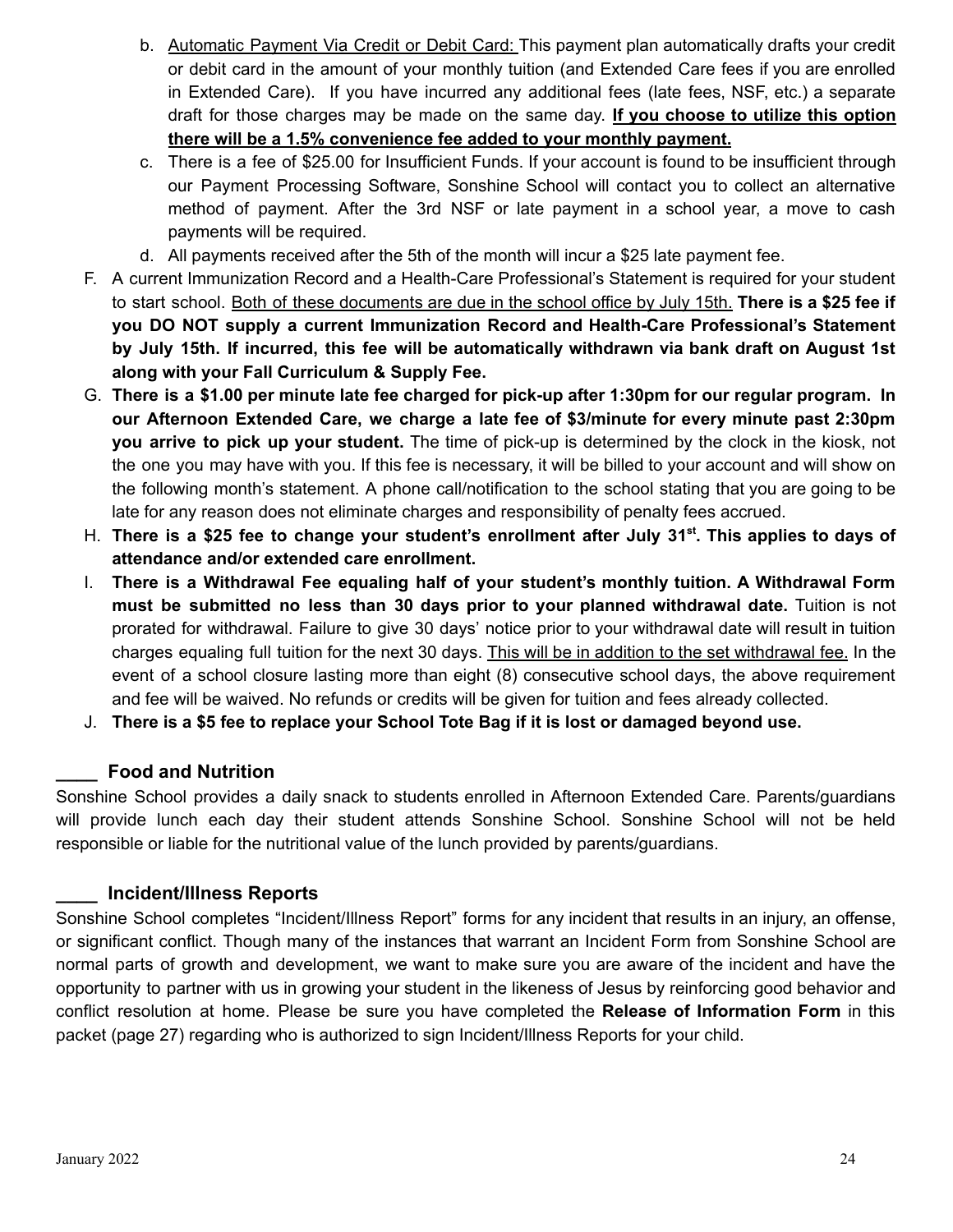## **\_\_\_\_ Medication Policy**

Sonshine School will administer prescribed medications only if the medication MUST be administered during the hours of operation of Sonshine School. Prescribed antibiotics will only be administered as long as it has been **at least 24 hours since** the first dose was given.

Acceptable medications will be administered only at the written request of the parent or quardian of the student or from the student's physician. Forms are available in the office and a new form MUST be completed, signed, and dated for each prescription. Medications must be in the original container with the prescription label intact *and left with a designated office administrator. We will NOT administer over-the-counter medications without a Doctor's order.*

## **\_\_\_\_ School Tote Bag**

Sonshine School will provide 1 reusable waterproof bag for your student's belongings each year. All students are required to use their School Tote Bag to bring their belongings each day. Personal bags and backpacks are not allowed. If your School Tote Bag breaks due to a clear manufacturing defect, it will be replaced at no cost. There is a \$5 fee to replace School Tote Bags that are lost or damaged beyond use for any other **reason.**

## **\_\_\_\_ Spiritual Development**

All classes have daily Bible lessons taken from both the Old and New Testaments. Christian applications and attitudes are also emphasized during chapel and through association with loving, caring teachers and staff throughout our Sonshine School day.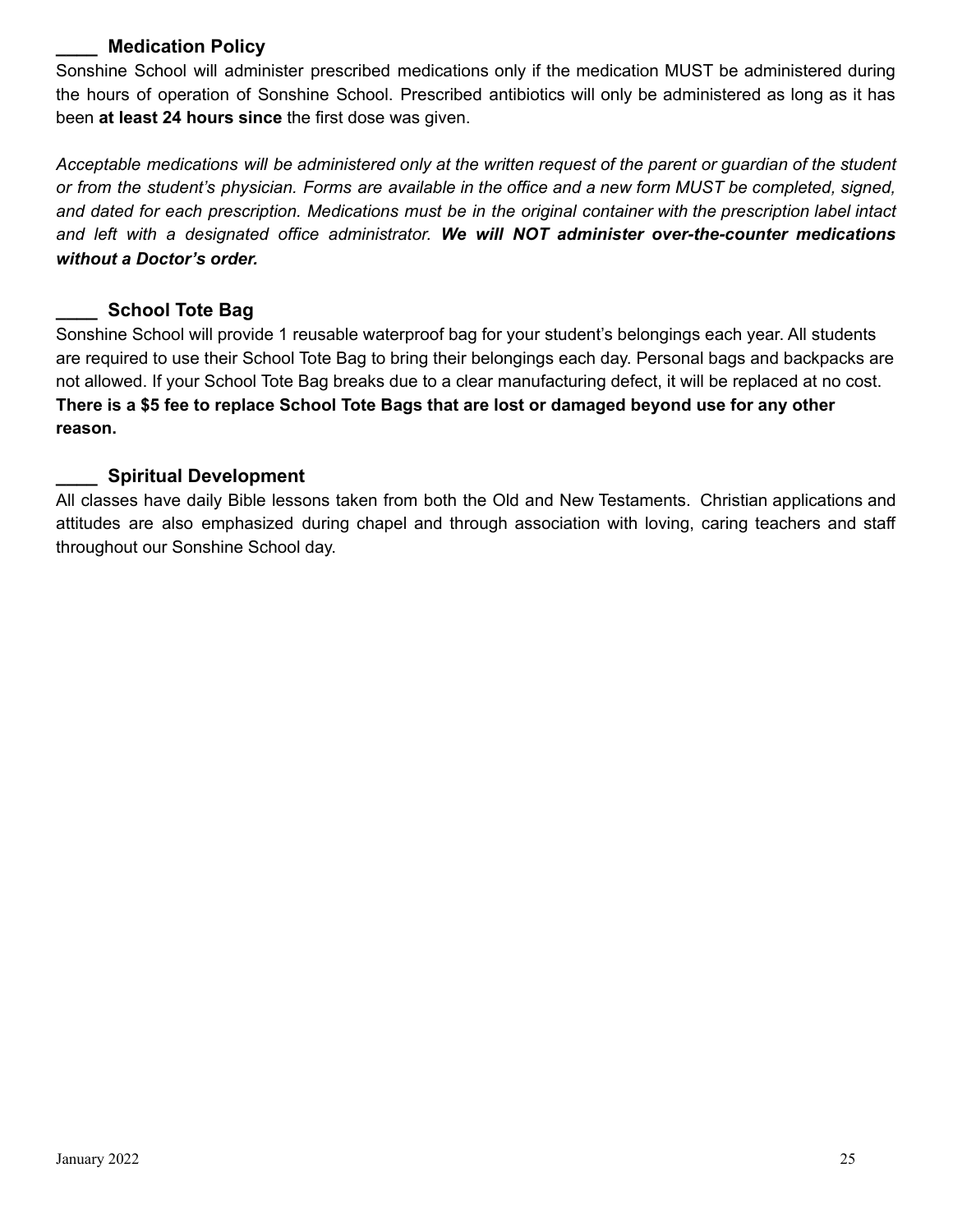# **Authentication and Agreement**

I have read and understand the policies and procedures explained in the Registration Application/Enrollment Agreement and agree to honor them. All information provided by the undersigned in the Registration Application is true and accurate to the best of my knowledge.

| Parent/GuardianSignature: | Date: |
|---------------------------|-------|
|                           |       |

## **Permission to Photograph (sign one option only)**

I, **Example 20** I, (Parent/Guardian - print name) authorize Sonshine School staff and all of the approved representatives and those associated with the school to photograph and/or video record my student throughout the school day and during all school-related activities. Sonshine School has the right to use my student's image in advertising to promote the school. Sonshine School will never publish a student's name with his or her image in an advertisement.

Parent/Guardian Signature: etc. and the contract of the Date:

**OR**

I, **Example 20**, (Parent/Guardian - print name) do NOT grant permission for my child to be photographed for any use other than the creation of student portfolios and the end of year slideshow shown at the End of Year Program & Graduation.

Parent/Guardian Signature: etc. and the set of the set of the set of the set of the set of the set of the set o

# **Release of Liability**

I understand and acknowledge that by enrolling my child in Sonshine School I am assuming all liability for illnesses contracted, injury or accident that could occur to myself, my child, or my family during school, school events, or any event connected to Sonshine School. By assuming this liability I hereby agree to release Sonshine School, all Sonshine School staff members, or anyone designated by Sonshine School and/or the A&M Church of Christ from any and all liability.

Parent/Guardian Signature:\_\_\_\_\_\_\_\_\_\_\_\_\_\_\_\_\_\_\_\_\_\_\_\_\_\_\_\_\_\_\_\_\_\_\_ Date:\_\_\_\_\_\_\_\_\_\_\_\_\_\_\_\_\_\_\_\_\_\_\_\_\_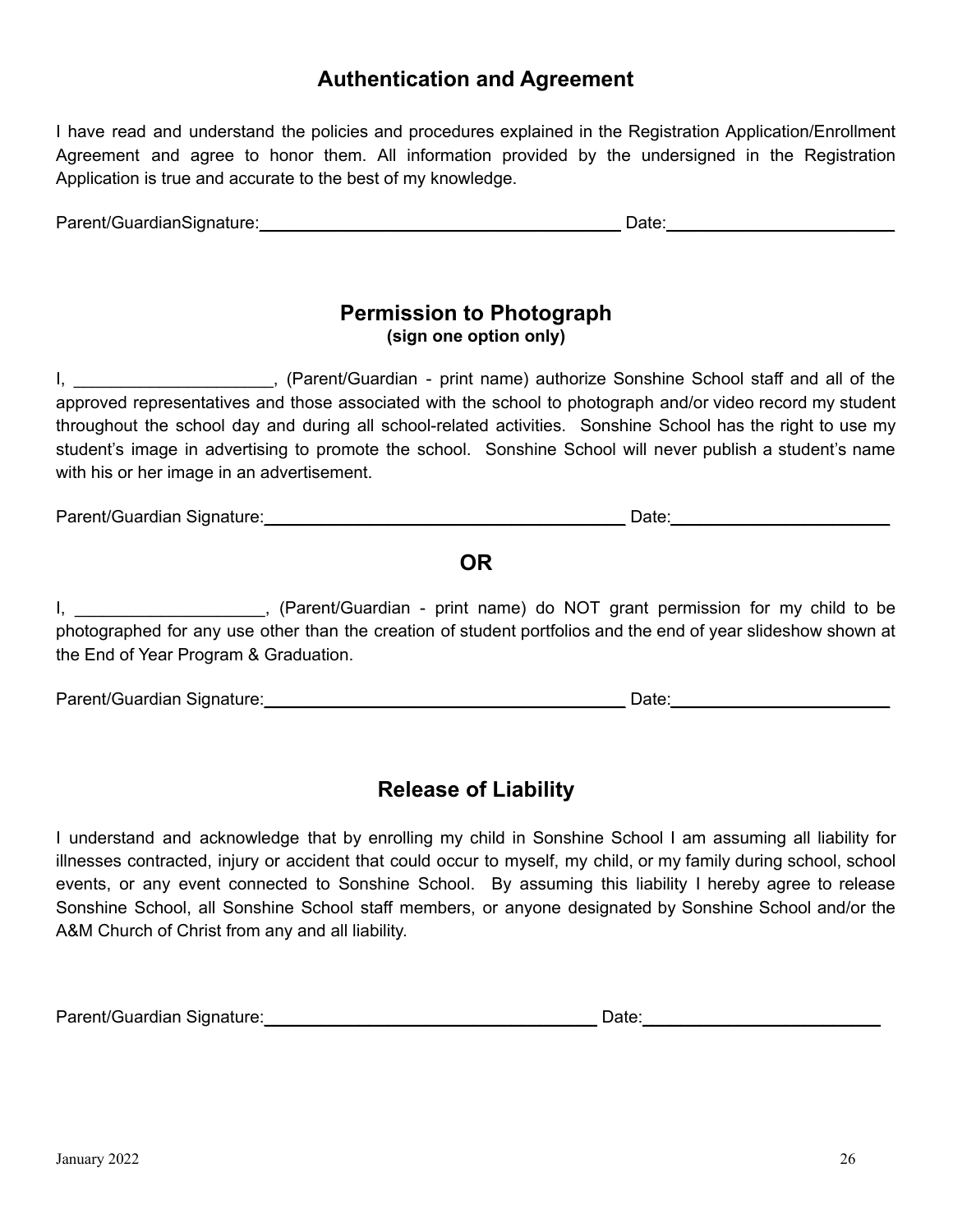## **Release of Information**

At times it is necessary for Sonshine School to complete an Incident/Illness Report for your child. This report is filled out anytime your child gets sick, sustains an injury, or experiences a significant behavioral challenge while in our care. When an Incident/Illness Report is necessary, you will sign and receive a copy on the day of the incident/illness. This report will contain the details of the incident/illness as well as your child's personal information (date of birth, address & phone number, etc.) You may use the form at the bottom of this page to specify other people who are allowed to sign and receive Incident/Illness Reports pertaining to your child in the event that you are not the person picking up him/her on the day of the report. This authorization pertains only to the Incident/Illness report and the information contained therein. *This form does not extend to the sharing of any other information pertaining to your child or your account with the school.*

## Authorization for Release of Information

\_\_\_\_\_\_\_\_\_\_\_\_\_\_\_\_\_\_\_\_\_\_\_\_\_\_\_\_\_\_\_\_\_\_\_\_\_\_\_\_\_\_\_\_\_\_\_\_\_\_\_\_\_\_\_\_\_\_\_\_\_\_\_\_\_\_\_\_\_\_\_\_\_\_\_\_\_\_\_\_\_\_\_\_\_\_\_\_

|                                        | Incident/Illness Reports and the information contained therein pertaining to my child,                         |  |  |
|----------------------------------------|----------------------------------------------------------------------------------------------------------------|--|--|
|                                        | _________________________________, in the event that I am not present when the child is picked up from school: |  |  |
|                                        |                                                                                                                |  |  |
|                                        |                                                                                                                |  |  |
|                                        |                                                                                                                |  |  |
|                                        |                                                                                                                |  |  |
|                                        |                                                                                                                |  |  |
|                                        |                                                                                                                |  |  |
|                                        |                                                                                                                |  |  |
| Parent/Guardian Signature: ___________ |                                                                                                                |  |  |